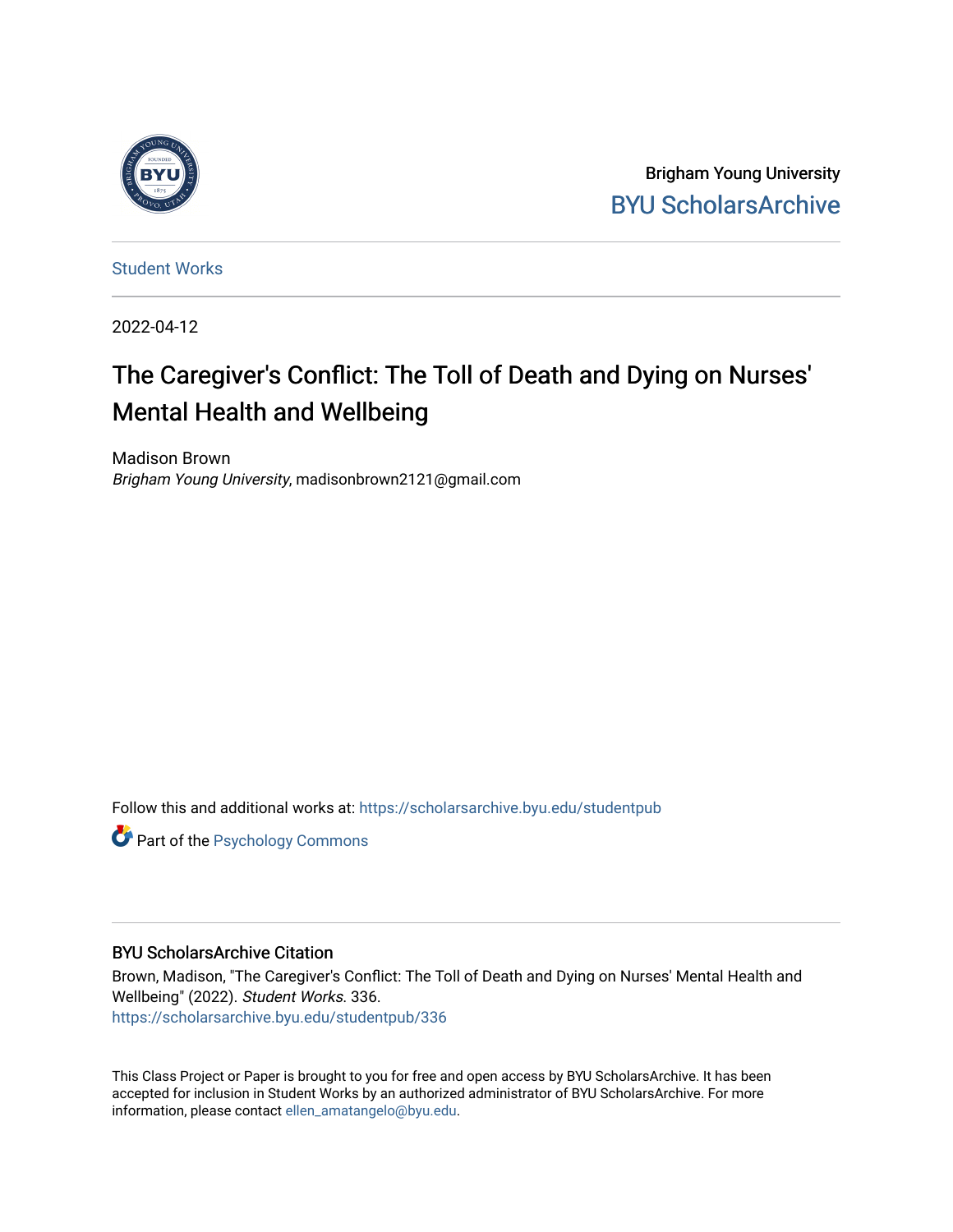# **The Caregiver's Conflict: The Toll of Death and Dying on Nurses' Mental Health and Wellbeing**

Madison L. Brown

Department of Psychology, Brigham Young University

## **Author Note**

Madison L. Brown

I have no known conflict of interest to disclose.

Correspondence concerning this article should be addressed to Madison L. Brown. Email:

madisonbrown2121@gmail.com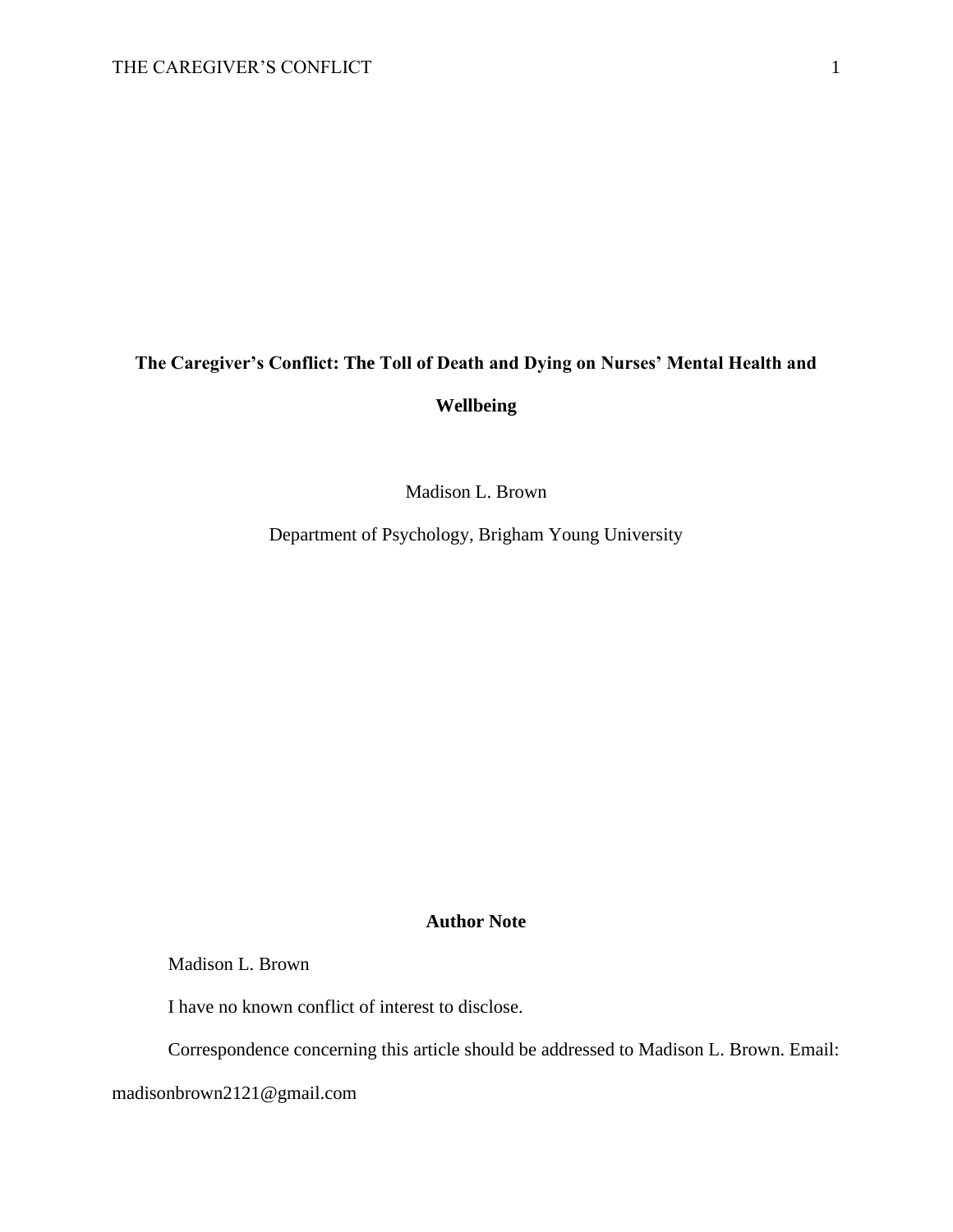## **Abstract**

A major responsibility for nurses is caring for patients during the end-of-life process, as well as helping families and patients cope with the death and dying process. It is well known that death and dying greatly impacts families, but little holistic research has been done on how death and dying impacts nurses' mental and emotional wellbeing. Using databases Google Scholar, Web of Science, and EBSCO, 14 articles were analyzed regarding the impact of death on nurses' mental health. Results show that the age of a patient plays a bigger role on death impact than nursing specialty does, as younger patients' deaths cause greater emotional turmoil than older patients. Cultural values around death also affected the emotional impact a patient's death had on nurses. Nurses from cultures with a more negative attitude towards death experienced greater emotional turmoil when patients died. Religious values were shown to help nurses cope with the dying process. Across studies and specialties, nurses complained of being underprepared to deal with the death and dying process. These common complaints indicate gaps in nursing education that need to be addressed and rectified to preserve the health and mental wellbeing of caregivers.

*Keywords*: death and dying, nursing, nurse experience, palliative care, hospice care, pediatric care, perinatal care, oncology, nurse education, religious and cultural impact of death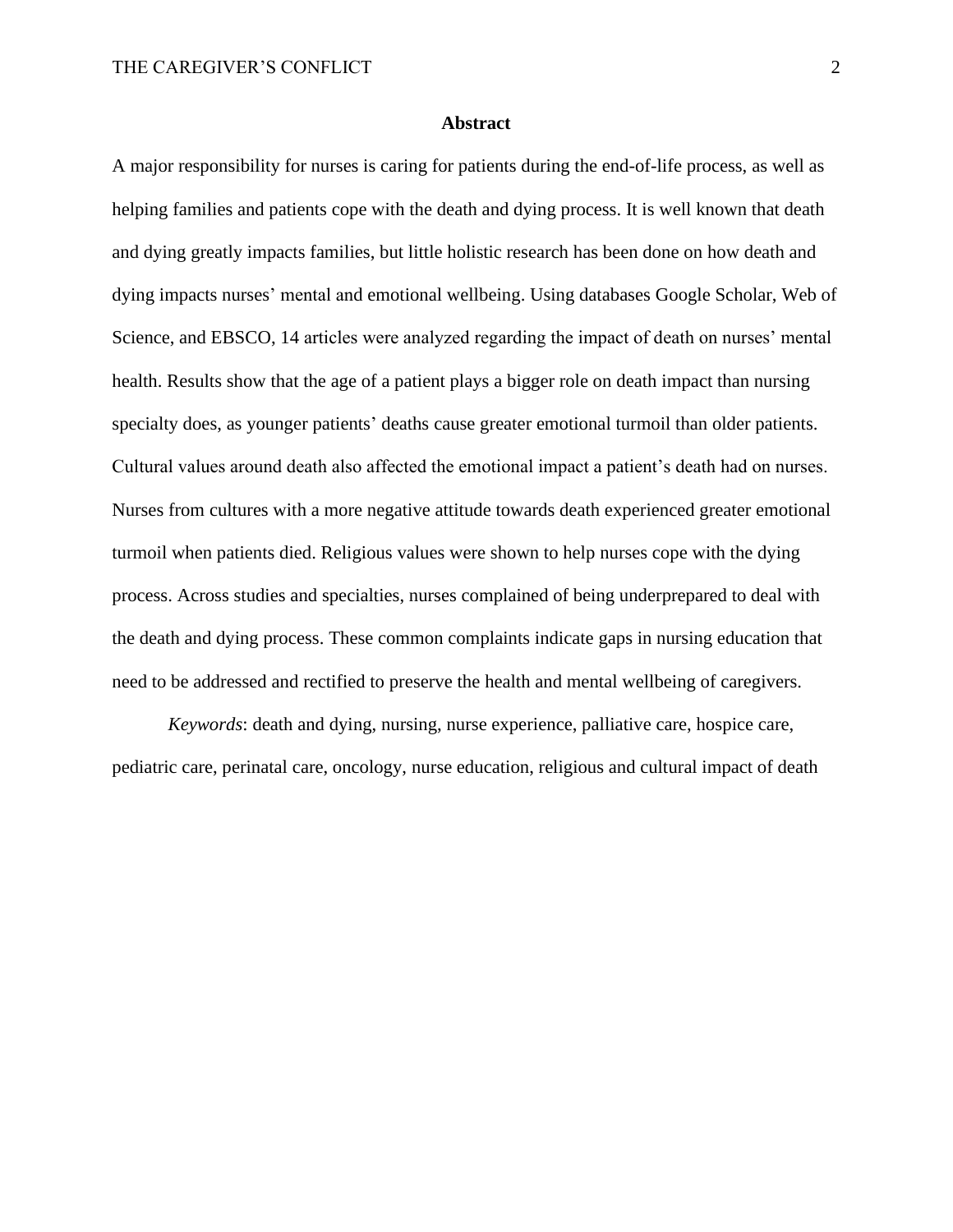## **The Caregiver's Conflict: The Toll of Death and Dying on Nurses' Mental Health and Wellbeing**

Nursing is a career that involves a wide variety of responsibilities. In the healthcare setting, nurses are the bridge between doctors, patients, and families. As nurses work with patients, they are responsible for a variety of tasks, ranging from clinical care to a supervisory role (Escrig-Pinol, 2019). These tasks differ slightly among nursing specialties, which are the areas of expertise nurses choose to focus their career in, such as pediatric care nurses or labor and delivery nurses. Regardless of nursing specialty, many tasks remain the same. Nurses across specialties are consistently communicating care plans, changes in patient condition, and potential new medications for multiple patients at a time to multiple departments in the healthcare setting (Escrig-Pinol, 2019). While all these tasks are incredibly important to maintaining an efficient healthcare facility, patient care takes priority over all else (Hagerty & Patusky, 2003).

When nurses are assigned to a patient, they are responsible for more than just that patient's care. Nurses are responsible to care for and know a patient's family, background, illness, lifestyle choices, and any risk factors they may have (Warelow et al., 2008). To obtain this knowledge and provide high quality care, nurses experience a degree of patient contact greater than some other notable healthcare professions. Physicians typically spend 25.5% of their work hours in direct contact with patients (Weigl, 2009), while nurses comparatively spend anywhere from 35.7% to 37% of their work hours in direct contact with patients (Westbrook, 2011). Combining this direct care with medication tasks, communication among the healthcare team, and indirect care, nurses spend 76.4% to 81% of their time providing care for patients (Westbrook, 2011). This high degree of patient contact contributes to the formation of what is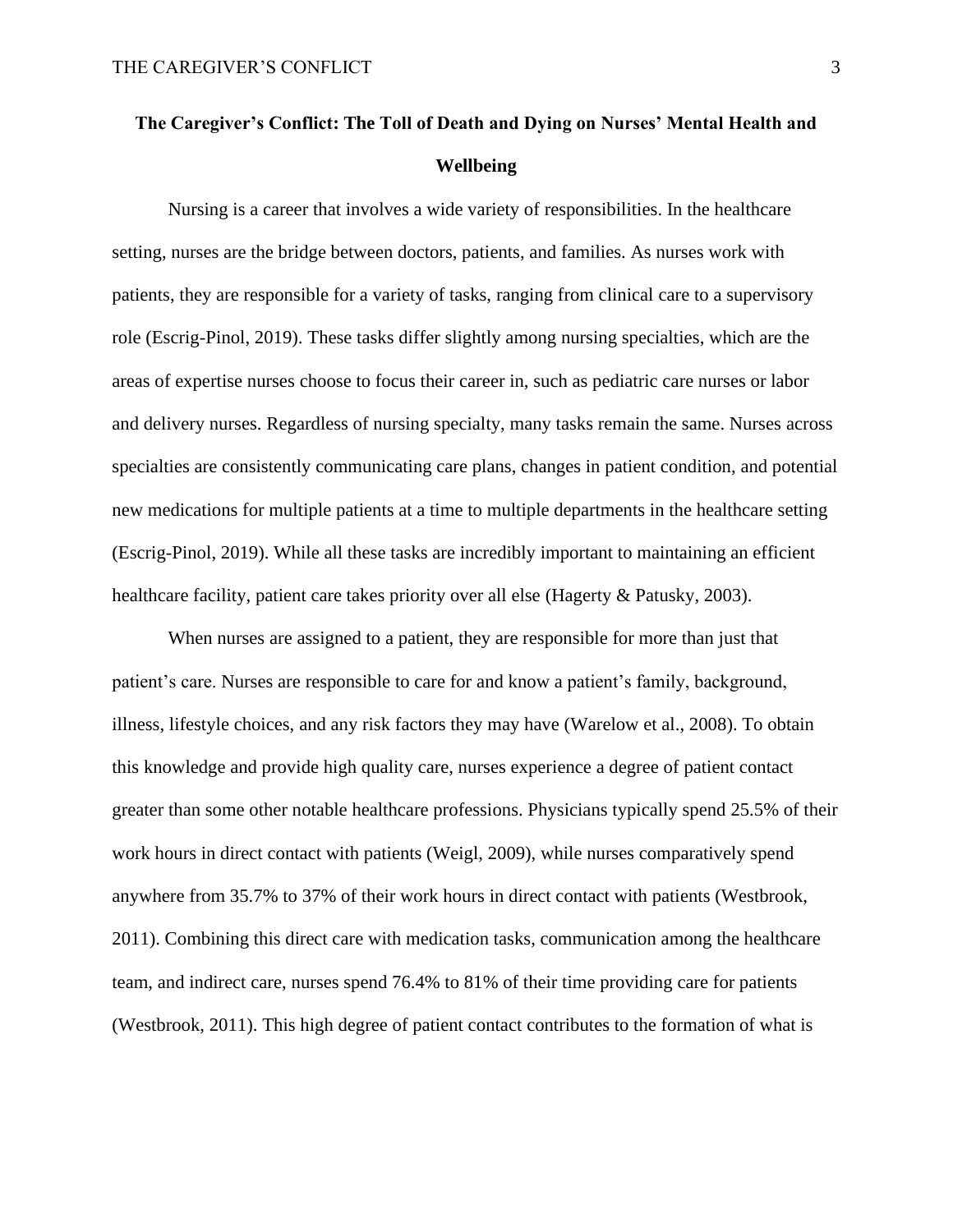known as the nurse-patient relationship (NPR) (Hagerty & Patusky, 2003). The NPR tends to become a strong source of emotional support for both patients and a patient's family.

The NPR between a nurse and their patients is possibly the most important aspect of providing high quality healthcare. It is considered one of the foundations of nursing care. A patient tends to be more satisfied with their care if there is a stronger NPR (Hagerty & Patusky, 2003). A positive NPR can also influence health care outcomes (Hagerty & Patusky, 2003). The development of this relationship can be conceptualized in a linear pattern. The nurse and patient meet at the beginning of care, trust is established, and the relationship ends once the patient leaves the nurses care (Hagerty & Patusky, 2003). The theoretical applications of the NPR result in the ideal healthcare outcome. Patients receive better care when there is a stronger, more positive NPR, and the nurse moves on to new patients as soon as one's care plan has ended (Hagerty & Patusky, 2003). The practical applications of a positive NPR can be far more nuanced. Duration and intensity of care can cause nurses to become very close with a patient and that patient's family (Warelow et al., 2008). As such, it may be difficult for nurses to be completely unaffected when a patient's care ends, especially if or when that care ends with death.

Death and dying are an unfortunate part of the caregiving process, regardless of what specialty nurses choose to focus their careers in. Mortality rates vary depending on the healthcare setting and specialty. Intensive care units (ICU) can have mortality rates from 7.0%-11.3% (Ensminger et al., 2004), while hospice and palliative care units can have mortality rates ranging from 81%-96% (Harrold et al., 2005). While the impact of death on family has been extensively studied, holistic research on the mental toll death takes on nurses is limited. This paper will review the literature that examines the mental toll death has on nurses, specifically examining the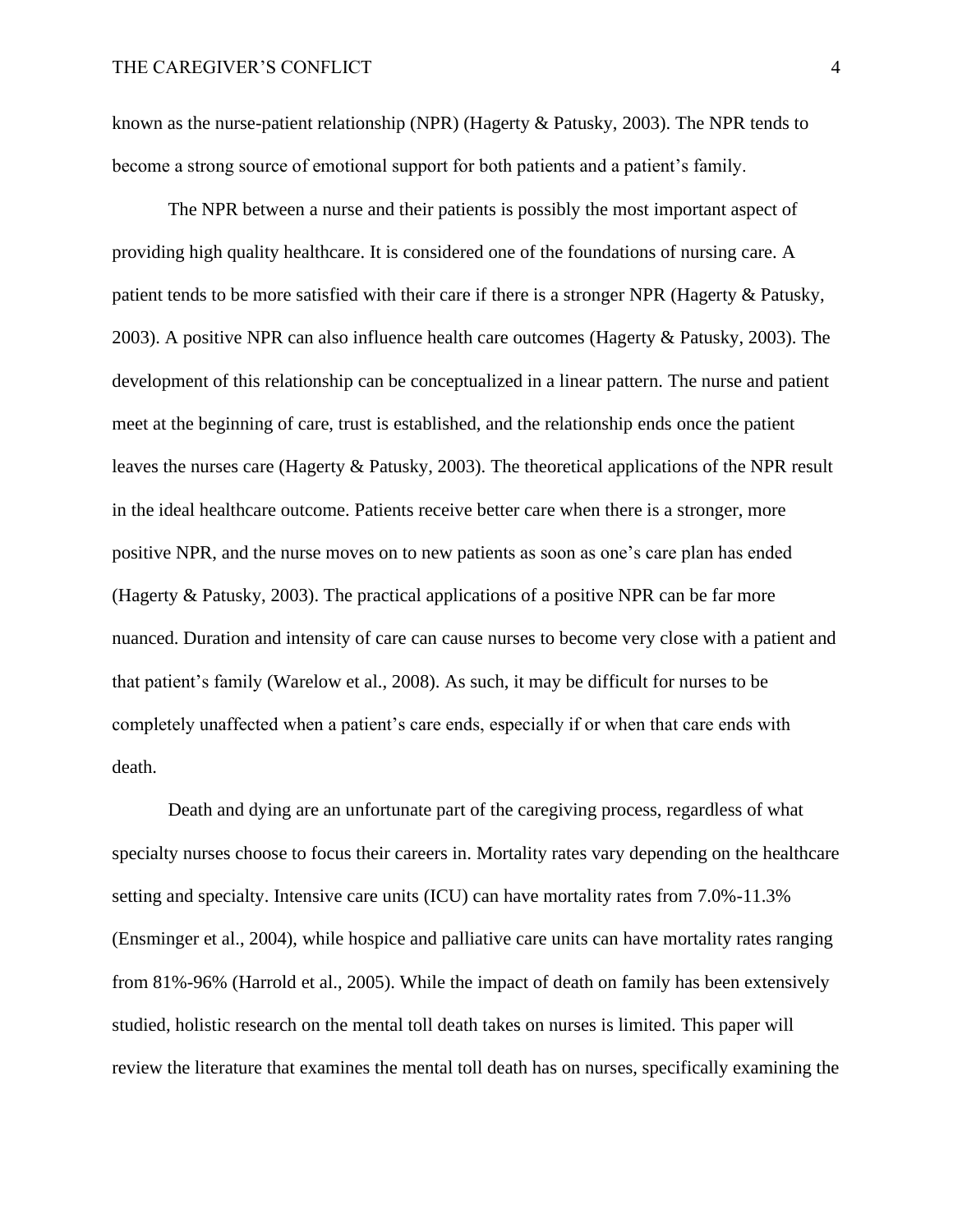impact of nursing specialty, cultural and religious impacts, and nursing education on coping with the death and dying process.

## **Methods**

Electronic searches utilized Google Scholar, EBSCO, and Web of Science as major databases. Searches on Google Scholar were found by a combination of searching "impacts of death on nurses" and "suicidal ideation among nurses". On EBSCO, three phrases were used to locate articles: "nurses experience" AND "death and dying" AND "mental health or mental illness or mental disorders". The phrase "death anxiety" was used in place of "mental health or mental illness or mental disorders" for several searches. When using Web of Science, the phrases "nurse experience" AND "death and dying" AND "mental health of caregivers" were used to generate results.

A total of 48 articles were found using the searches. 20 articles were eliminated due to an emphasis on the impact of death and dying on family and patients' well-being and mental health rather than the nurses. 8 articles were eliminated due to emphasis on other stressors in nurses' environment rather than the direct impact of death and dying. 6 articles were eliminated due to being dissertations or theses that were not applicable to the subject at hand. This left 14 articles that met inclusion requirements and pertained to the impact death and dying has on nurses' mental health and wellbeing.

### **Results**

Literature on the impact of death and dying on nurses covers a wide spectrum of factors. Some literature focused on specialty impact, while others placed more emphasis on cultural and personal attitudes towards death and dying and the role these conditions play in coping with the death and dying process. Three major categories were noted as the literature was reviewed: nursing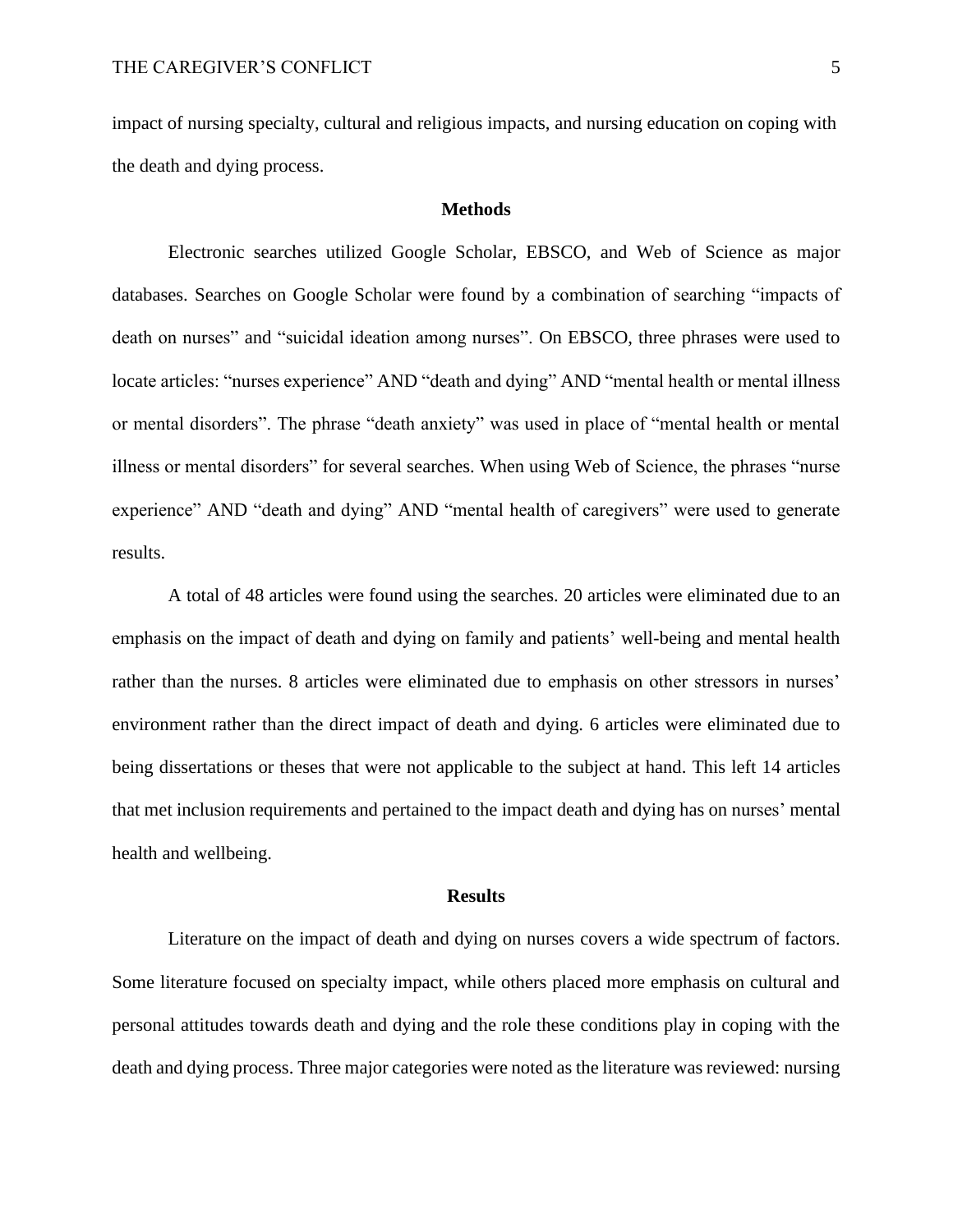specialty influence on death impact, cultural and religious impact on coping with death, and the role of education and support for nurses in the death and dying process.

## **Specialty Influence on Death Impact**

## *Palliative Care and Hospice*

Palliative care and hospice care are often used interchangeably, and while the specialties are similar and overlap in many areas, there are a few key differences (Hui et al., 2012). Hospice care specifically involves bereavement in end-of-life care and prioritizes making a patient as comfortable as possible instead of attempting to bring them back to full health (Hui et al., 2012). In contrast, palliative care involves care during advanced stages of a disease to bereavement and eventual death (Hui et al., 2012). Hospice care is considered a branch of palliative care in which treatments are ended and pain management becomes priority (Hui et al., 2012). For the purposes of this paper, both palliative and hospice care involve treating patients during the end-of-life process. As such, nurses in these specialties experience high levels of exposure to death and dying, so articles pertaining to these specialties will be reviewed together.

When compared to staff in primary healthcare, palliative nurses experienced lower levels of burnout and secondary traumatic stress (Samson & Shvartzman, 2017). This study was conducted in Israel via surveys distributed to nursing staff. Due to the nature of Israel's national healthcare system, researchers were provided with an easy way to locate the largest healthcare provider and survey the nurses there. It was shown that while palliative nurses did have greater exposure to death, the deaths they witnessed and worked with did not impact them as much as their primary care counterparts (Samson & Shvartzman, 2017). Rather than level of exposure to death being a good indicator for declining mental health, levels of work engagement were a better indicator of burnout and secondary traumatic stress. Greater work engagement indicated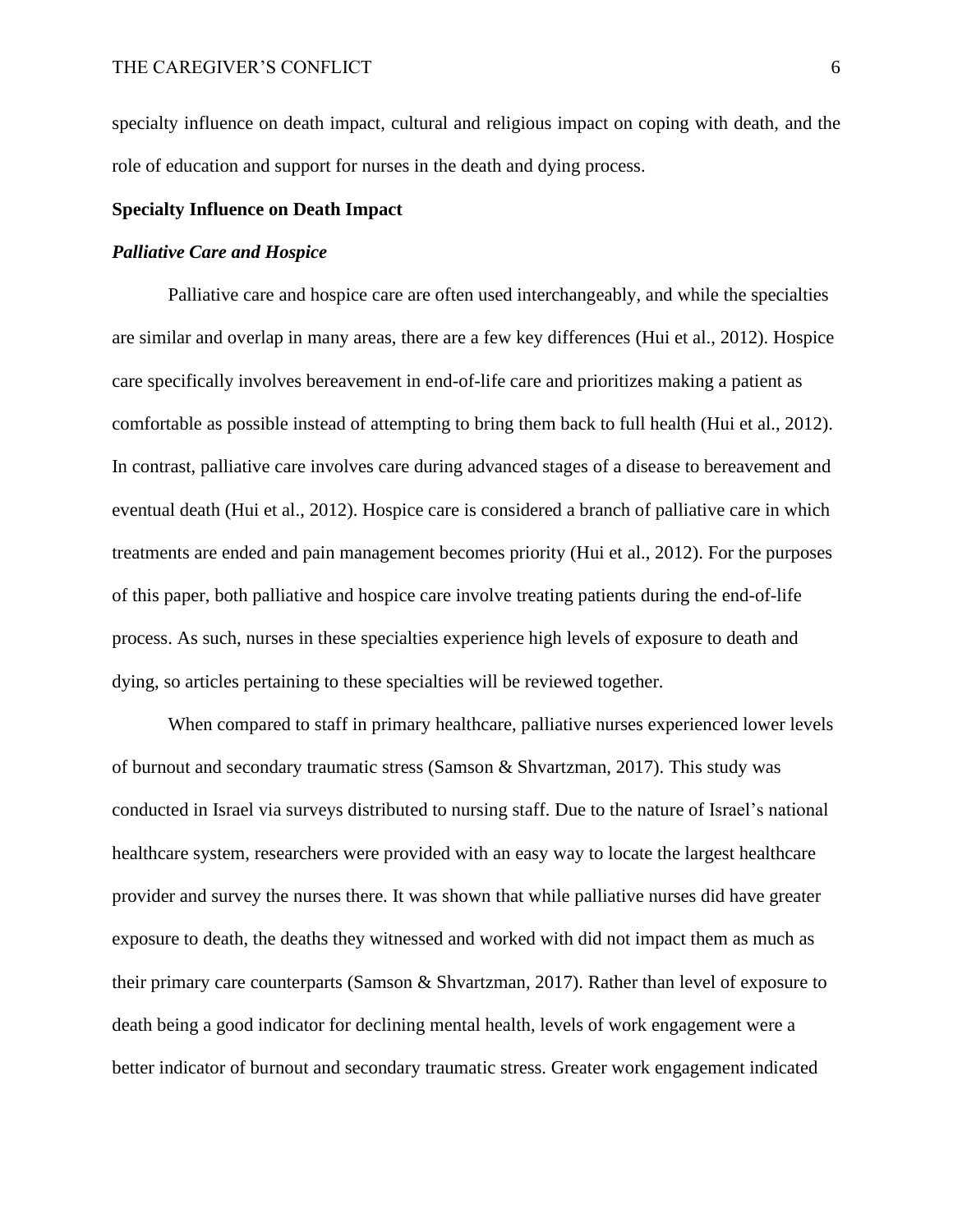higher levels of burnout and secondary traumatic stress. However, only 250 questionnaires were returned, a sharp contrast from the 850 questionnaires provided to healthcare staff (Samson  $\&$ Shvartzman, 2017). There was no clarification by researchers as to which surveys were returned by palliative staff compared to primary care staff. This limitation inhibits our ability to know the proportion of palliative care responses to primary care responses; without this knowledge, we do not know how much results may have been skewed by under-coverage in one, or both, response pools.

Findings from a similar study based in Sweden provided insight into why palliative workers may experience less mental turmoil despite high levels of death exposure (Johansson & Lindahl, 2011). Qualitative interviews were conducted with eight registered nurses based in Sweden. These nurses were spread across two different hospitals and had experience in both palliative care and curative care. Interviews revealed several "themes" that highlight the unique relationship with death palliative nurses may have. Many nurses interviewed stated they felt a deep sense of gratitude to be able to help their patients through the dying process, as well as a sense of peace in palliative units due to the more comfortable rooms and overall atmosphere (Johansson & Lindahl, 2011). Palliative nurses also said that while caring for terminally ill patients was an energy draining activity, the task is very emotionally rewarding. This was especially apparent to nurses who would be providing curative care to other patients who, though unwell, are not terminally ill. Curative care was shown to be a respite for these nurses and a positive experience that allowed them to continue with more draining palliative care for other patients (Johansson & Lindahl, 2011).

This study also highlighted a kind of intuitive knowledge that experienced palliative nurses possessed without realizing it (Johansson & Lindahl, 2011). This knowledge allowed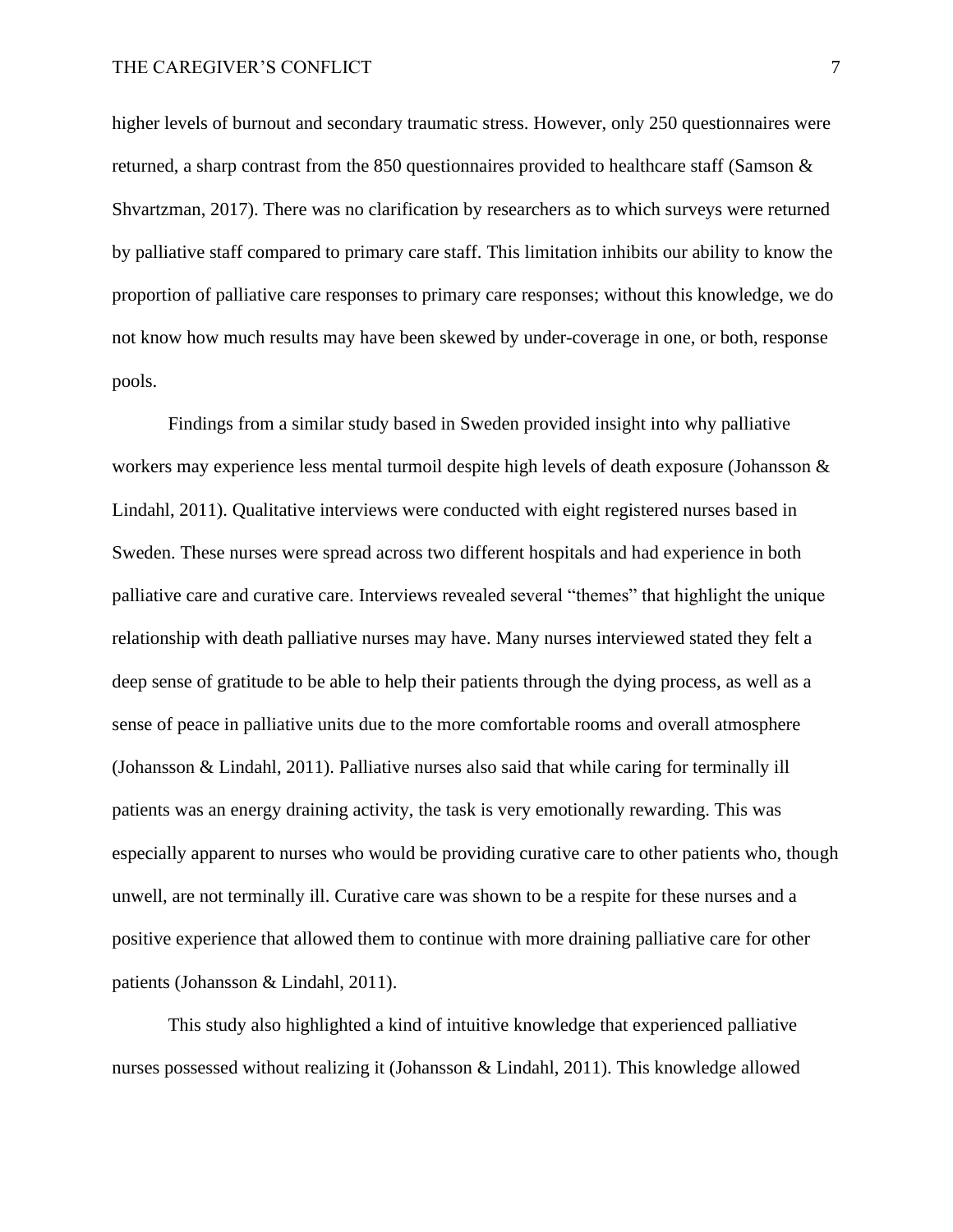nurses to change themselves to fit specific needs of dying patients prior to each encounter. They altered their demeanor, attitude, and the way they interacted with patients and families based on each patient's unique circumstances (Johansson & Lindahl, 2011). While adapting to your patient is often considered imperative to a nurse's caring capabilities, it appears that palliative nurses have an intuitive ability to adapt to an extent other nurses may not be familiar with. This intuitive knowledge could play a part in why palliative and hospice nurses seem to experience less negative side effects because of exposure to death and dying when compared to their primary care counterparts (Johansson & Lindahl, 2011). The small sample size of this study (n=8) is a limitation, as not enough nurses were interviewed for results to be considered widely applicable. However, these nurses' unique expertise in both palliative and curative care provides unique insight as to why palliative workers may be less impacted by high levels of exposure to death (Johansson & Lindahl, 2011). The extent of how, or why, this unique skillset of palliative nurses helps them better cope with the death and dying process is not well studied and could be expanded upon with further research.

Not only do successful palliative care nurses seem to possess intuitive knowledge on how to guide a patient and their family through the death and dying process, but they also display a level of comfortability with death not found in many other specialties (Johansson & Lindahl, 2011; Seno, 2010). A study interviewing six hospice nurses known for their skill in navigating the death and dying process found that the most successful palliative or hospice nurses are very comfortable with death (Seno, 2010). This study suffers from a small sample size  $(n=6)$ , a limitation not noted by the researchers. However, the mean duration of nursing experience was 22 years, and all six nurses had a variety of healthcare experience in hospice, acute care, critical care, or intensive care (Seno, 2010). While it is important to note the study's limitations, the in-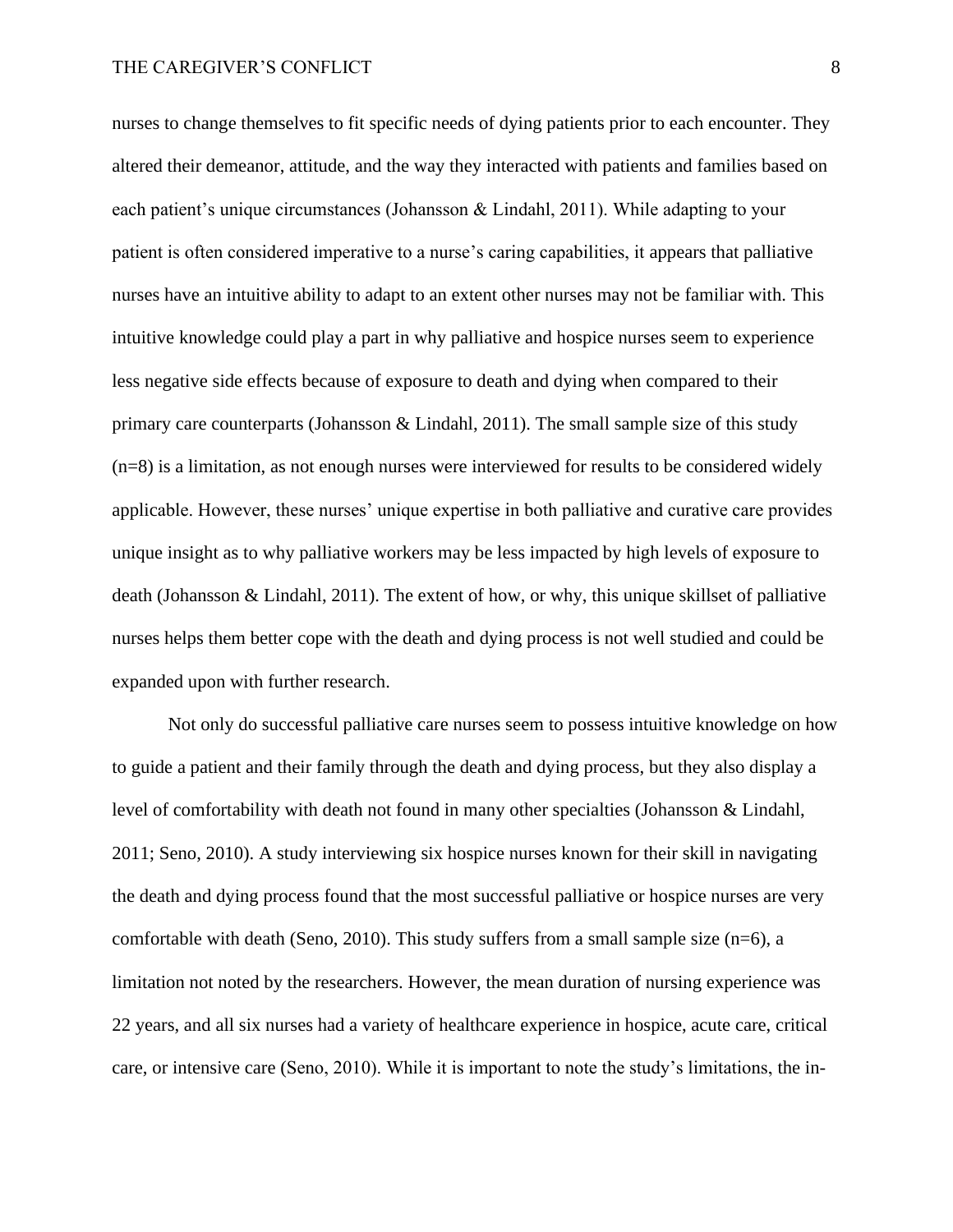## THE CAREGIVER'S CONFLICT 9

depth interviews with these six nurses provided interesting insight as to why hospice and palliative nurses do not experience as many negative consequences from a patient's death as their primary care counterparts. These nurses cited experience as the primary component to their comfortability with death (Seno, 2010). This appears to be unique to the palliative care specialty, as literature regarding other fields of nursing did not note a correlation in death impact or attitude with experience in the field (Rivera-Romero et al., 2019; Seno, 2010).

These findings were not consistent among all palliative care workers (Croxon et al., 2017). In qualitative, semi-structured interviews conducted in rural Australia, newly graduated nurses who entered the palliative care specialty cited greater emotional damage, especially when it came to dealing with their first patient death (Croxon et al., 2017). These new grad nurses also stated they felt underprepared and overwhelmed as they entered the palliative care field (Croxon et al., 2017). The lack of preparation and education for new nurses when coping with death and dying will be addressed in greater detail in a later section.

The emotional impact of new nurses varied between the participants (Croxon et al., 2017). Some new graduates found the dying process easier to cope with, especially if they had a strong nurse-patient relationship in place. Others found death incredibly draining to deal with and were still learning how to cope with the death of their patients and move on (Croxon et al., 2017). While this study provides valuable, personal insights into palliative care for newly graduated nurses, researchers acknowledge the small sample size (n=7), female only response group, and the common university all obtained their degree from (Croxon et al., 2017). These new grad nurses also specifically worked in rural settings, forcing them to bear most of the burden of patient death and dying process (Croxon et al., 2017). While these limitations call the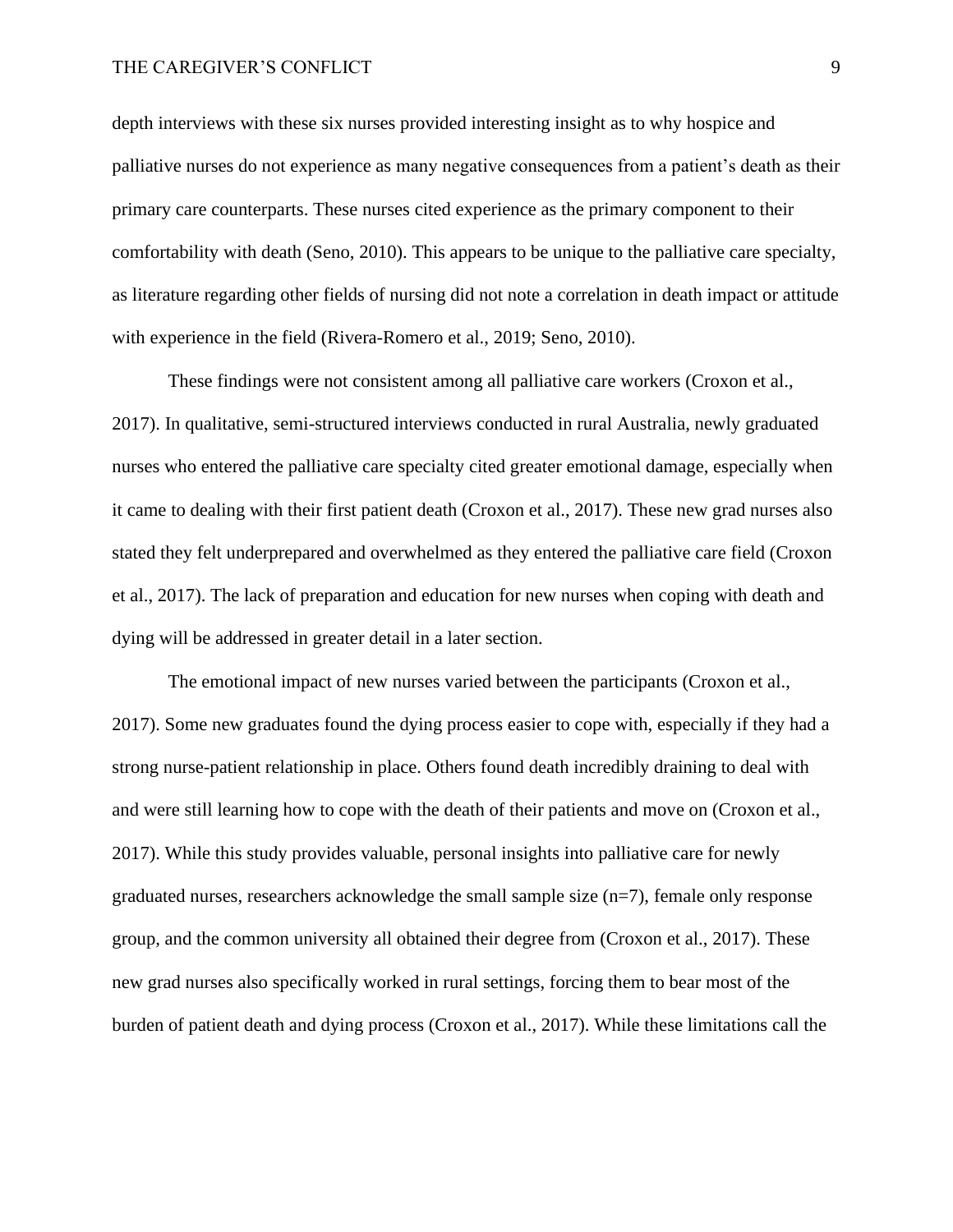findings into question, responses from the nurses interviewed show a clear correlation between death and the emotional wellbeing of newly graduated nurses (Croxon et al., 2017).

Many studies hypothesized that greater exposure to death and dying would have a negative impact on nurses' mental health and wellbeing (Croxon et al., 2017; Johansson & Lindahl, 2011; Samson & Shvartzman, 2017). Due to the nature of these specialties, hospice and palliative care often have some of the highest mortality rates by specialty, regardless of healthcare setting. According to the common hypothesis, nurses in these specialties should experience some of the greatest impact from death based on the high death rates in their units. However, the findings are much more nuanced than this hypothesis (Samson & Shvartzman, 2017; Croxon et al., 2017). Rather than specifically relying on exposure to death in palliative care, impact of death appears to stem more from time spent in the palliative unit, where that unit is located, and duration of palliative care experience (Croxon et al., 2017; Johansson & Lindahl, 2011; Samson & Shvartzman, 2017).

#### *Intensive Care Units*

Intensive care units (ICU) were designed to provide a space for patients in hospitals to remain under continuous mechanical ventilation. Over time, ICUs have adapted to allow hospitals to have a place that offers uninterrupted care to critically ill patients. The ICU is segregated to multiple units, the most notable being surgical intensive care unit (SICU), medical intensive care unit (MICU), pediatric intensive care unit (PICU), and neonatal intensive care unit (NICU) (Wenham & Pittard, 2009). For the purposes of this review, the literature regarding ICUs will be reviewed together.

Death rates in hospitals are often the highest in ICUs, with mortality rates ranging anywhere from 6% to 36% depending on location (Rivera-Romero et al., 2019). To understand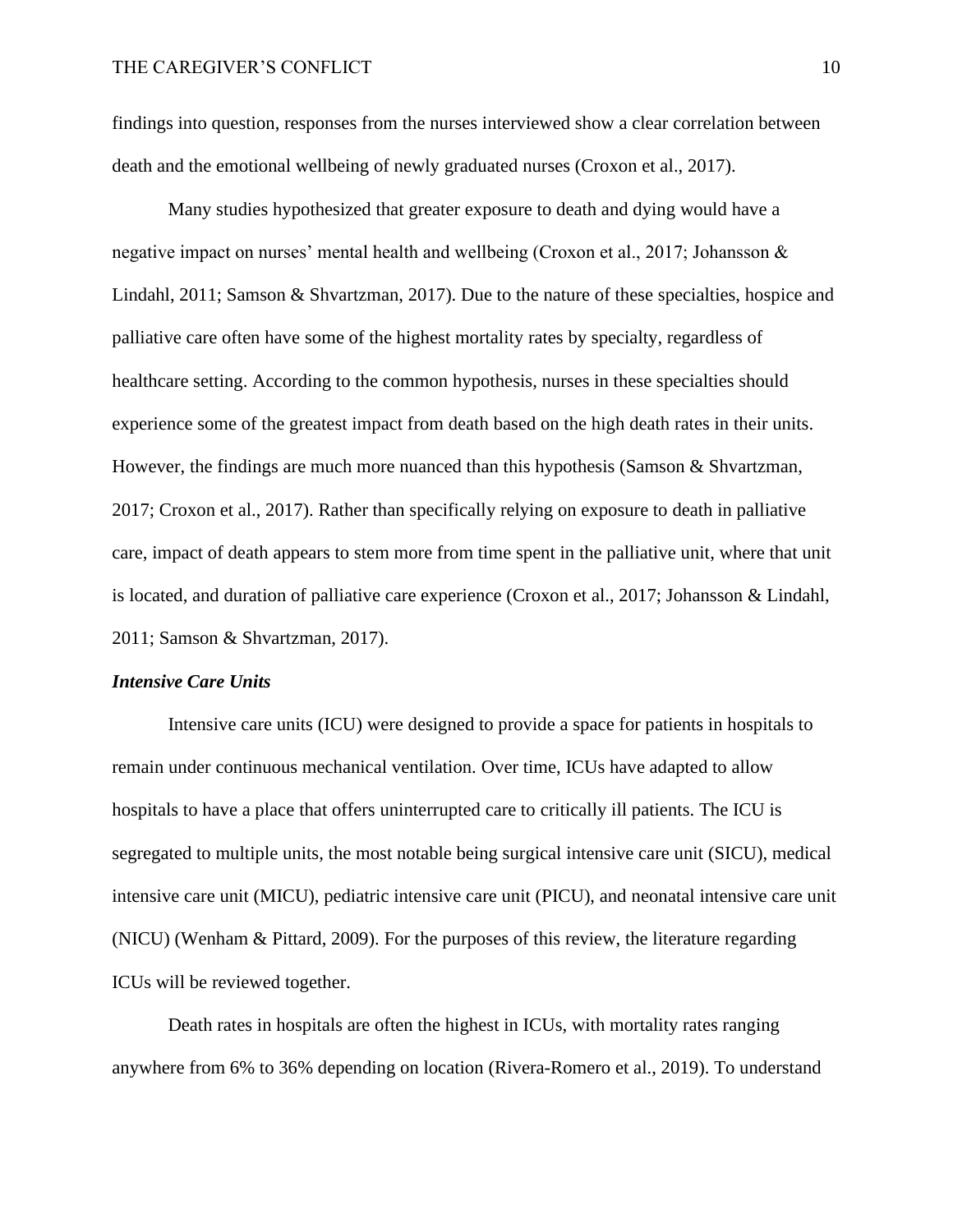how these nurses responded to death and dying in ICUs, one study conducted a semi-structured interview with eighteen ICU nurses who had at least one year of experience working in the ICU (Rivera-Romero et al., 2019). Responses revealed two major categories: the emotional response of nurses and the care those nurses provided during the end-of-life process. Findings indicated that the closer a nurse was to the patient and their family, the greater their feelings of uselessness, sadness, and grief. The age of the patient also affected the emotional impact of death, as a younger patient dying generated stronger feelings of grief than an older patient. To cope with death and dying in healthcare, some nurses generated distant attitudes towards their patients to avoid becoming attached, while other nurses felt inadequate and untrained to perform end of life care.

The sample size of this study  $(n=18)$  is too small for results to be statistically significant, as is the trend with many studies assessing the impact of death and dying on nurses. Researchers attempted to mitigate this by assessing interviewers' communication and interaction capabilities prior to interviewing participants, and the questions were carefully analyzed to allow participants to give accurate answers that would enrich analysis. Volunteers' years of experience and ages varied from one to fifteen years in the ICU and 28 to 50 years of age. This wide range of ages and experience, along with careful researcher analysis, provides unique insight onto the impact of death. Age and experience in the ICU did not appear to influence the impact of death on nurses' emotional and mental wellbeing. Rather, the impact of death was correlated with the strength of nurse-patient relationship and the age of the patient (Rivera-Romero et al., 2019).

The impacts of an emotionally distant nurse are difficult to ignore. Families and patients often do not receive high quality end of life care, as the concept of death tends to be uncomfortable for nurses, especially in primary care settings like ICUs (Rivera-Romero et al.,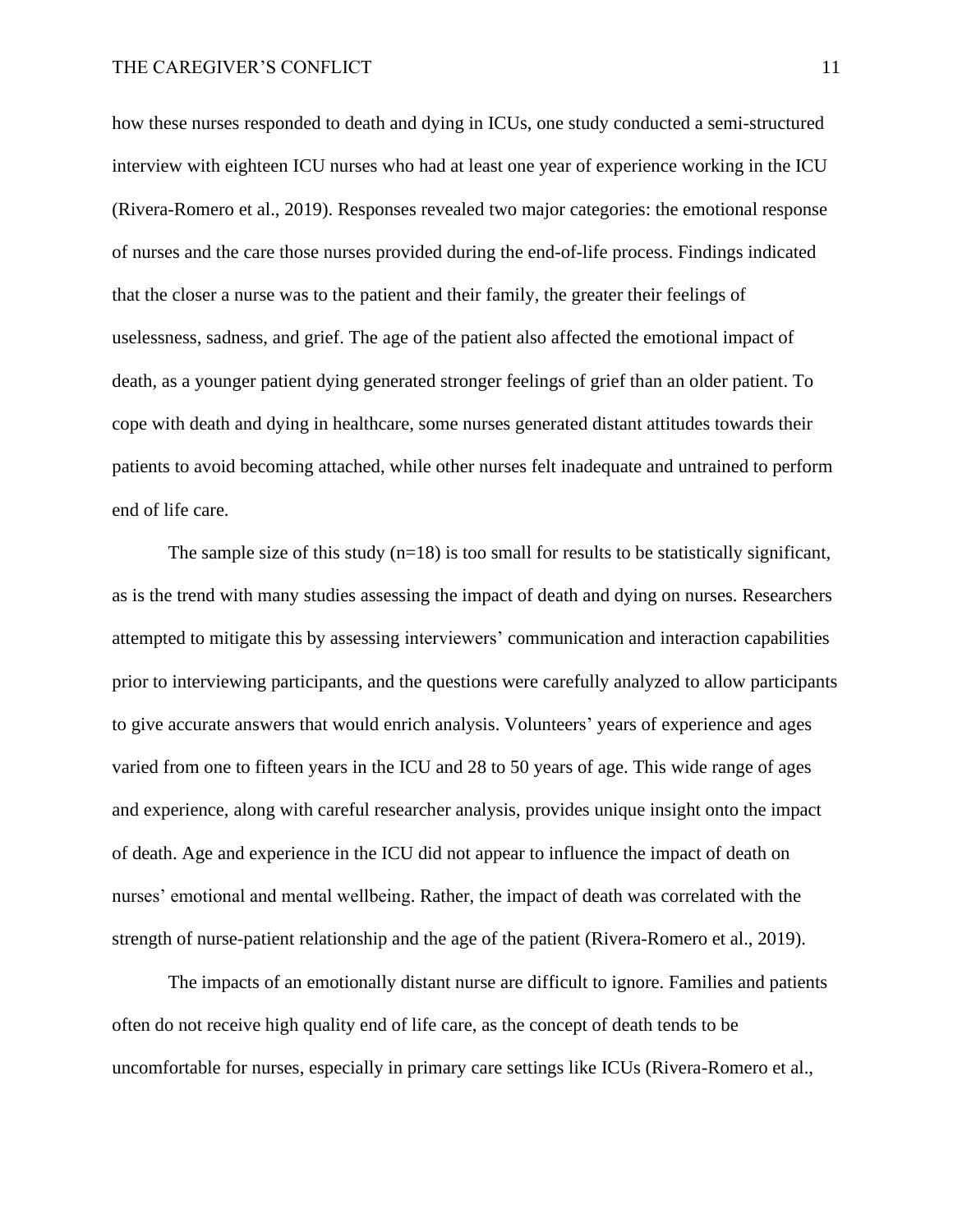2019; Seno, 2010). Nurses who are comfortable with death are found to provide the best end-oflife care (Seno, 2010). An interesting comparison is found between palliative and ICU nurses. Both specialties experience high mortality rates, yet palliative care nurses are shown to be more comfortable with death and have a less negative impact from high levels of death exposure (Rivera-Romero et al., 2019; Samson & Shvartzman, 2017). This may stem from the intuitive knowledge palliative nurses appear to possess, as discussed in a previous section (Johansson  $\&$ Lindahl, 2011). This knowledge may allow palliative nurses to be more comfortable with death than their ICU counterparts (Johansson & Lindahl, 2011; Rivera-Romero et al., 2019; Samson & Shvartzman, 2017; Seno, 2010).

Another impact on the death and dying process is cultural disparities between ICU nurses and families of patients. A study utilizing focus group interviews in Australia found that quality of end-of-life care in the PICU setting differed from Anglo-Australian nurses and families of patients from a variety of linguistic and cultural backgrounds (McKinley & Blackford, 2001). Interviews were qualitative and allowed nurses to freely respond without coercion or influence from the interviewer. These interviews revealed that understanding of death differed between nurses and these families. This created a disparity between the two parties, as hospital policies reflected nursing understanding of death, and the culturally diverse families suffered because of it. These cultural disparities added greater stress to PICU nurses at this hospital, and along with the already high emotional stress of working in an ICU setting specifically with children, the emotional impact was heightened (McKinley & Blackford, 2001; Rivera-Romero et al., 2019).

This study from Australia has a small sample size  $(n=6)$ , which is a limitation noted by the researchers (McKinley & Blackford, 2001). The cause of this small sample size was the specific requirements these PICU nurses had to meet to be included in the study. The selected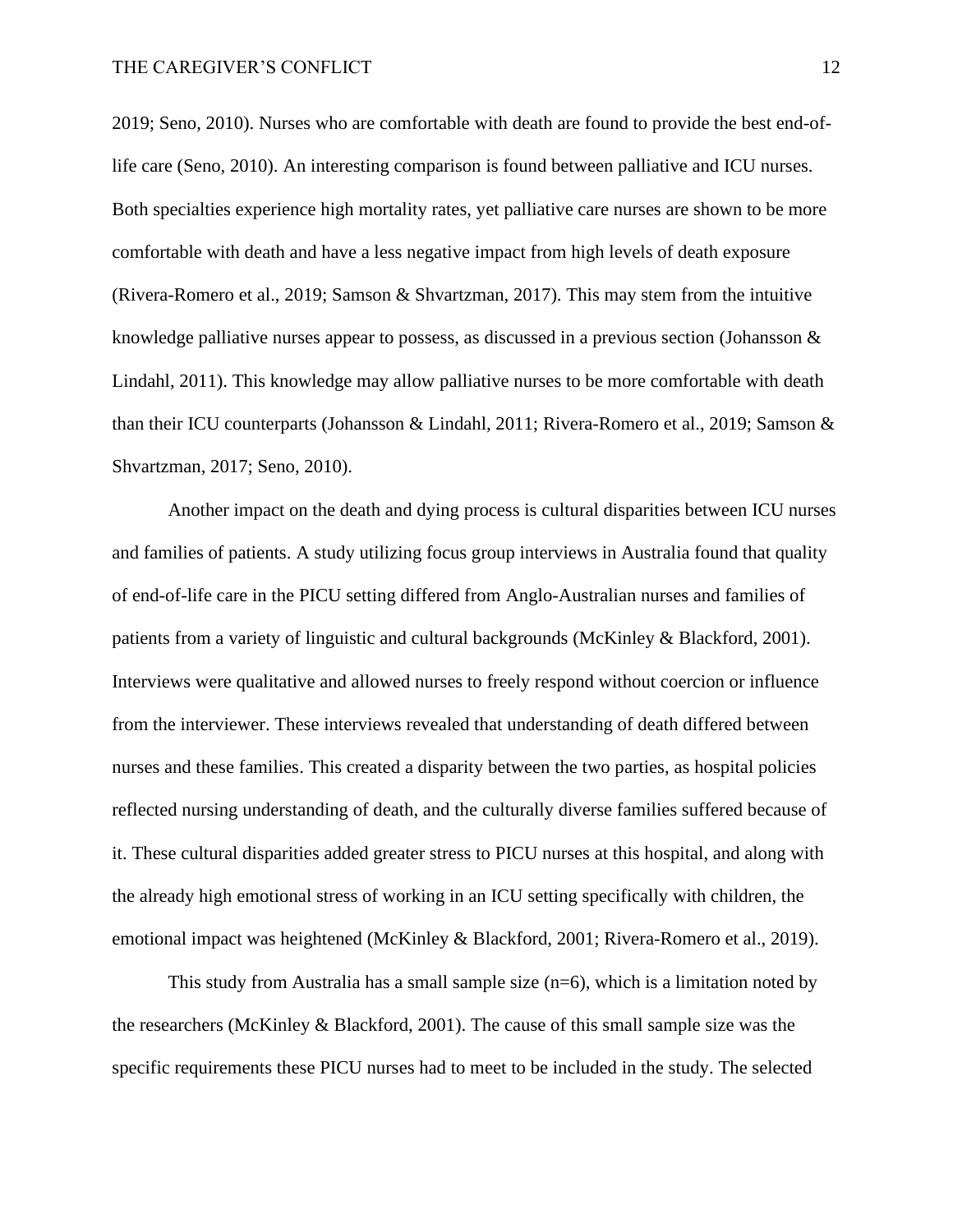nurses had direct experience with communicating with culturally diverse families whose child eventually died while in the PICU. However, the hospital these nurses worked at experienced high levels of cultural disparity, as around 30% of children admitted to the PICU were from culturally diverse families (McKinley & Blackford, 2001). Elevated levels of stress were noted in PICU nurses dealing with culturally diverse families, on top of the fact that they were dealing with children in an intensive care setting (McKinley & Blackford, 2001; Rivera-Romero et al., 2019).

## *Pediatric, Perinatal, and Obstetrics Units*

Pediatric and perinatal units specialize in care regarding children and newborns (Woods, 2005). Obstetric units are another term for labor and delivery units, which specialize in maternal care throughout a pregnancy, delivery of a newborn, and care for a newborn immediately after delivery (Ben-Ezra et al., 2014; Woods, 2005). As these specialties all deal with young patients, the literature regarding these units will be reviewed together.

Data from Woods' dissertation regarding death impact on labor and delivery nurses was compiled from a large variety of studies spanning multiple disciplines, and interviewing as many as 194 nurses for some studies (Woods, 2005). Findings indicate that nurses feel greater distress following the death of a young patient when compared to the death of an older patient. The wide span of data and large sample sizes adds to the validity of the findings and collaborates earlier research regarding levels of death exposure and nurses' mental health and wellbeing (Samson & Shvartzman, 2017; Woods, 2005). However, given this is a dissertation, a severe limitation is that the paper is not peer reviewed.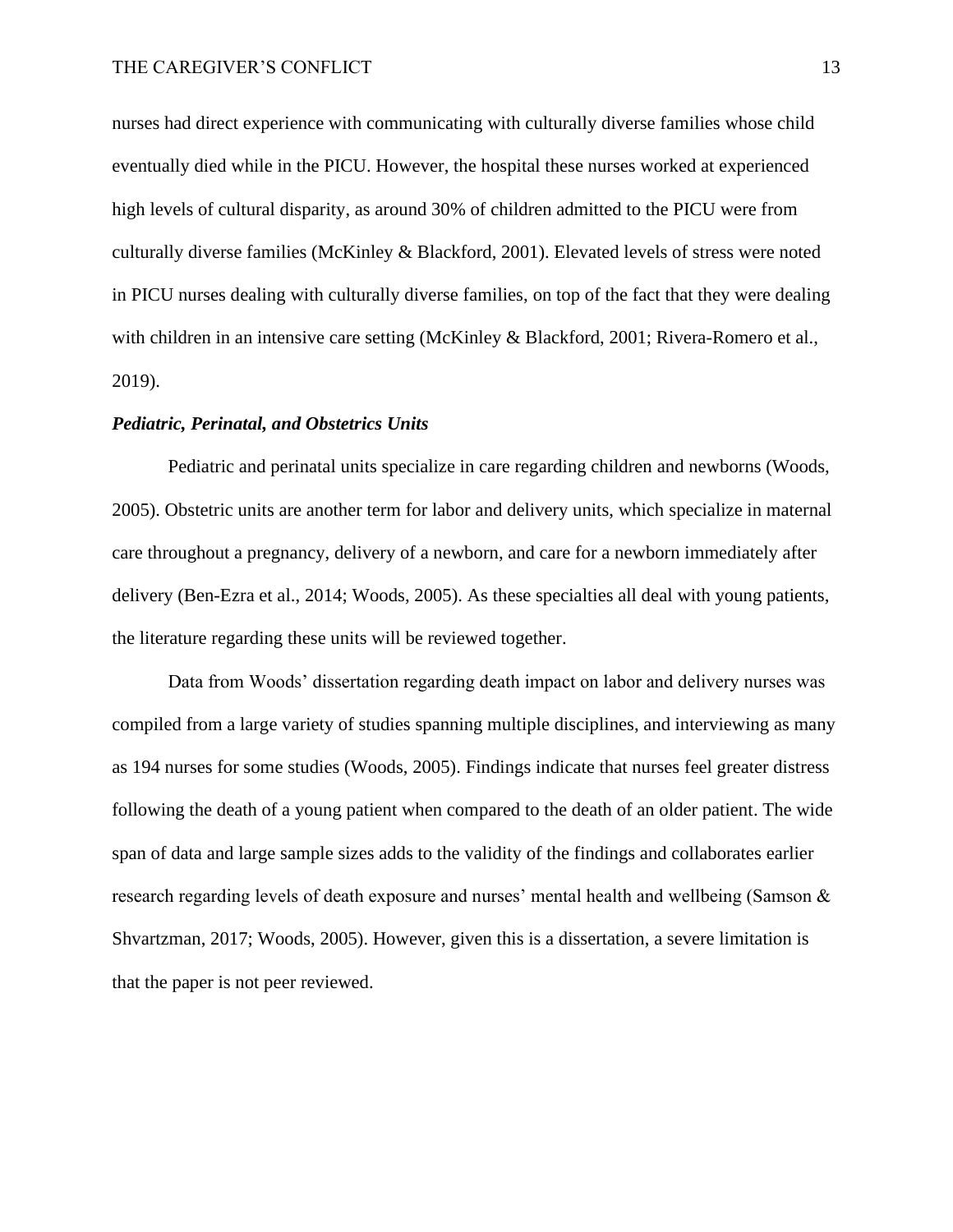Death is not as common in pediatric or perinatal units, but the emotional response to pediatric or perinatal death is much stronger (Woods, 2005). As indicated in earlier studies, the younger a patient is the higher the impact of death on nurses tends to be (Rivera-Romero et al., 2019; Woods, 2005). Findings regarding this are consistent with the literature regarding pediatric and perinatal death (Woods, 2005). These results are similar with findings from articles analyzed in previous sections, indicating that higher levels of death exposure are shown to increase levels of stress or burnout for nurses, with the exception of palliative care nurses (Samson  $\&$ Shvartzman, 2017; Woods, 2005). When analyzing fetal demise experiences for labor and delivery nurses, distress scores were highest for nurses who cared for bereaved mothers and deceased fetuses extremely often, while they were lowest for nurses who performed these cares infrequently (Woods, 2005). Levels of preparedness also played a role in distress as a response to fetal demise. Nurses who felt more prepared to deal with fetal demise experienced greater levels of distress, while nurses who felt less prepared to handle fetal demise reported lower levels of distress (Woods, 2005).

The correlation between levels of preparedness and distress levels runs contrary to findings in other studies, as nurses across the literature consistently cited lack of preparedness as a major stressor when facing end-of-life care (Croxon et al., 2017; McKinley & Blackford, 2001; Rivera-Romero et al., 2019; Seno, 2010; Woods, 2005). Whether the levels of preparedness cited by labor and delivery nurses reflects overconfidence rather than superior education and training is unknown (Woods, 2005).

A longitudinal and cross-sectional study was conducted with nurses who worked in a medical center in Israel known for its high volume of patients (Ben-Ezra et al., 2014). Results from this study show an increase in post-traumatic stress disorder (PTSD) symptoms, depressive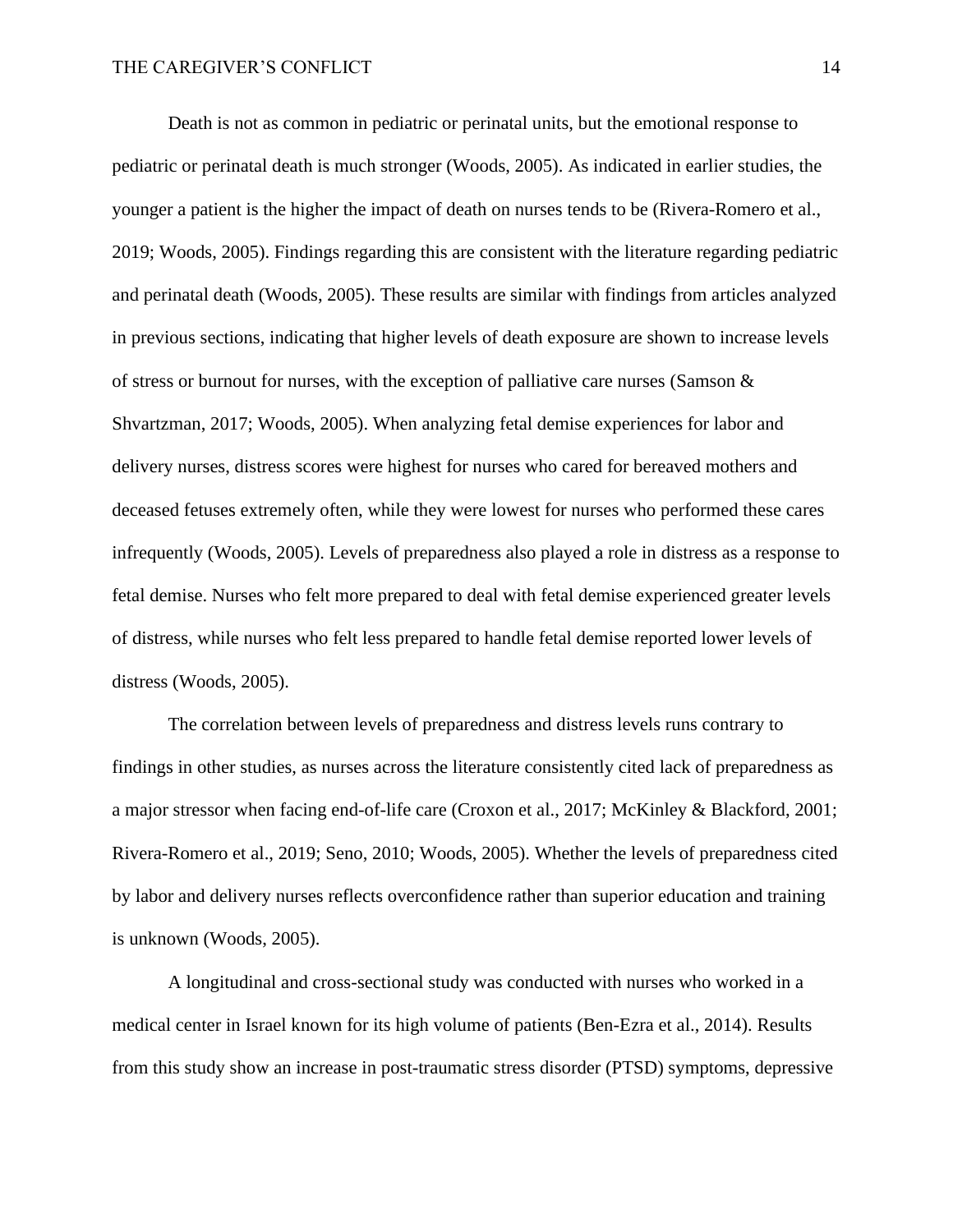symptoms, and psychosomatic symptoms after nurses were exposed to perinatal death. When compared to nurses who had not been exposed to perinatal death, there was a significant discrepancy between exposed nurses versus unexposed nurses. While the initial sample size was 70, only 27 nurses gave consent for the study. This 39% response rate is similar to past studies regarding hospital personnel working in extreme conditions. However, the sample size is less than 30, making it smaller than necessary to be considered statistically significant. Researchers attempted to mitigate this by ensuring sample size  $(n=27)$  were consistent across the longitudinal study conducted and the cross-sectional study (Ben-Ezra et al., 2014).

Nurses in pediatric, perinatal, and labor and delivery units are shown to be at greater risk for harmful impacts from patient death due to traits many of these nurses appear to possess (Ben-Ezra et al., 2014; Woods, 2005). Obstetric nurses tend to be extremely empathetic and show a tendency to blame themselves for infant or fetus death (Ben-Ezra et al., 2014). This may be due to their proximity to fetuses in the delivery room, as obstetric nurses are often the closest to infants as they are delivered (Ben-Ezra et al., 2014). These studies all indicate that level of exposure to death plays a role in nurses mental health, and that the young age of these patients worsens the symptoms (Ben-Ezra et al., 2014; Rivera-Romero et al., 2019; Samson & Shvartzman, 2017; Woods, 2005).

## *Oncology Units*

Oncology units specialize in treating cancer patients, from the time they are admitted until they are either in remission or dead. Research indicates that even as cancer treatments are improving, the levels of oncology nurse emotional exhaustion and burnout is rising (Philips  $\&$ Volker, 2019).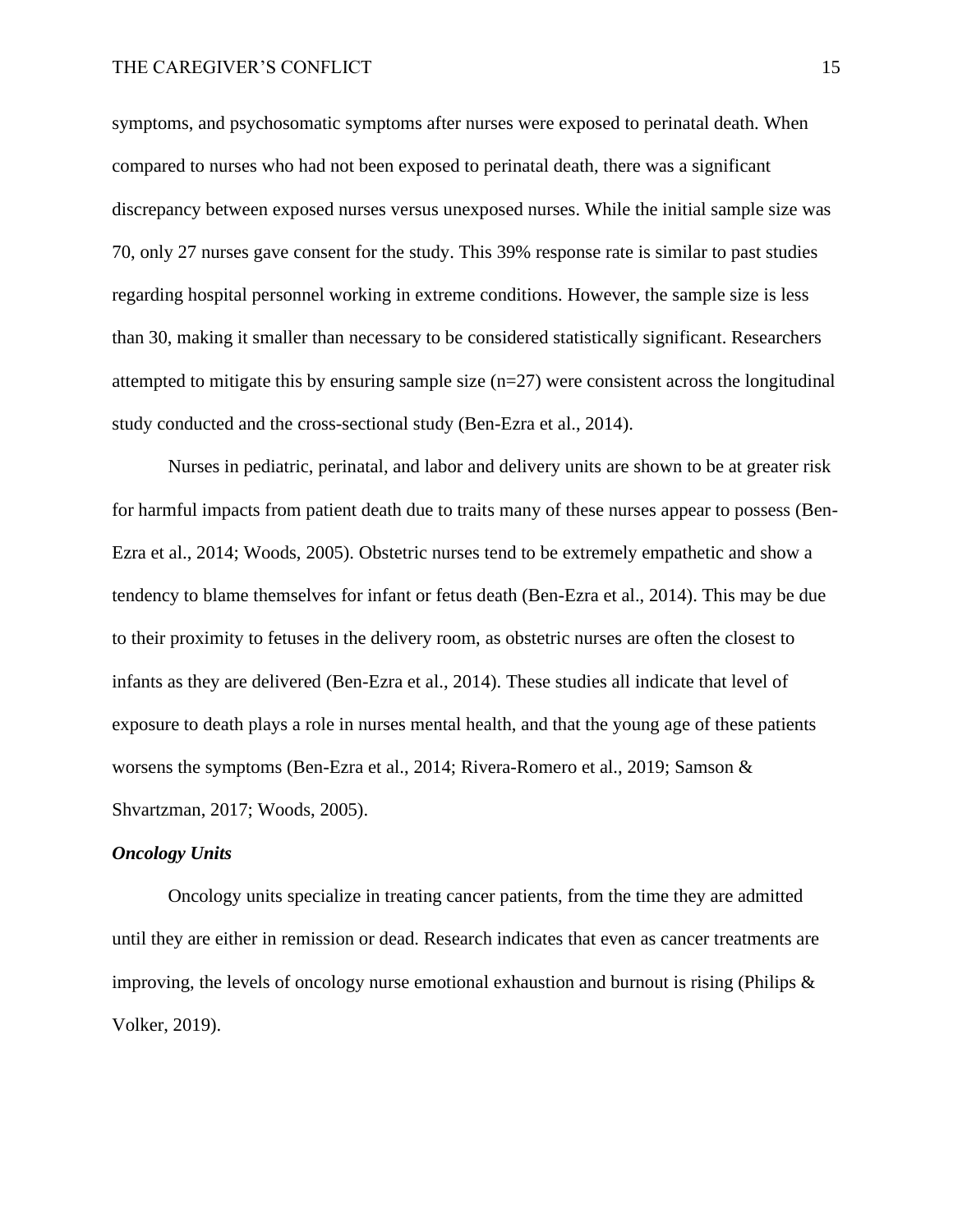One of the biggest contributors to oncology nurses' emotional fatigue is inadequate time or space to grieve patient losses. One study interviewed seven oncology nurses who were members of the Central Texas Oncology Nursing Society to gather data on the impact of death on oncology nurses (Philips & Volker, 2019). These nurses had an average of 10.6 years of oncology experience were interviewed. The interview was semi-structured and allowed participants' freedom of responses, and from the responses themes among oncology nurses were established. These oncology nurses described an initial "all in and then" where they were completely emotionally invested in their patients, followed quickly by an intense emotional low after their first significant patient loss. This was often followed by complete emotional withdrawal to cope with patient death. This coping mechanism is reflected by other studies focusing on nurses in the ICU (Philips & Volker, 2019; Seno, 2010). Several of the nurses in this study had to leave oncology for a time to recover from the emotional turmoil they experienced (Philips & Volker, 2019). Participants cited they received no formal education for dealing with their own or other emotions. Due to the small sample size  $(n=7)$ , results from this study cannot be widely applied to all oncology nurses (Philips & Volker, 2019). However, the length of these nurses' experience in oncology and the cumulative number of patient losses provides unique insight on the emotional toll of oncology.

A study in China found that for many Chinese oncology nurses, their age played a role in how much the death and dying process added to their emotional distress (Zheng et al., 2015). This study was conducted with semi-structured interviews and a sample of 28 nurses who had all cared for terminally ill patients in mainland China. Chinese oncology nurses stated that emotional distress was suffered due to the stigma around death in Chinese culture. The impact of these cultural attitudes will be analyzed in greater detail in the following section. Findings from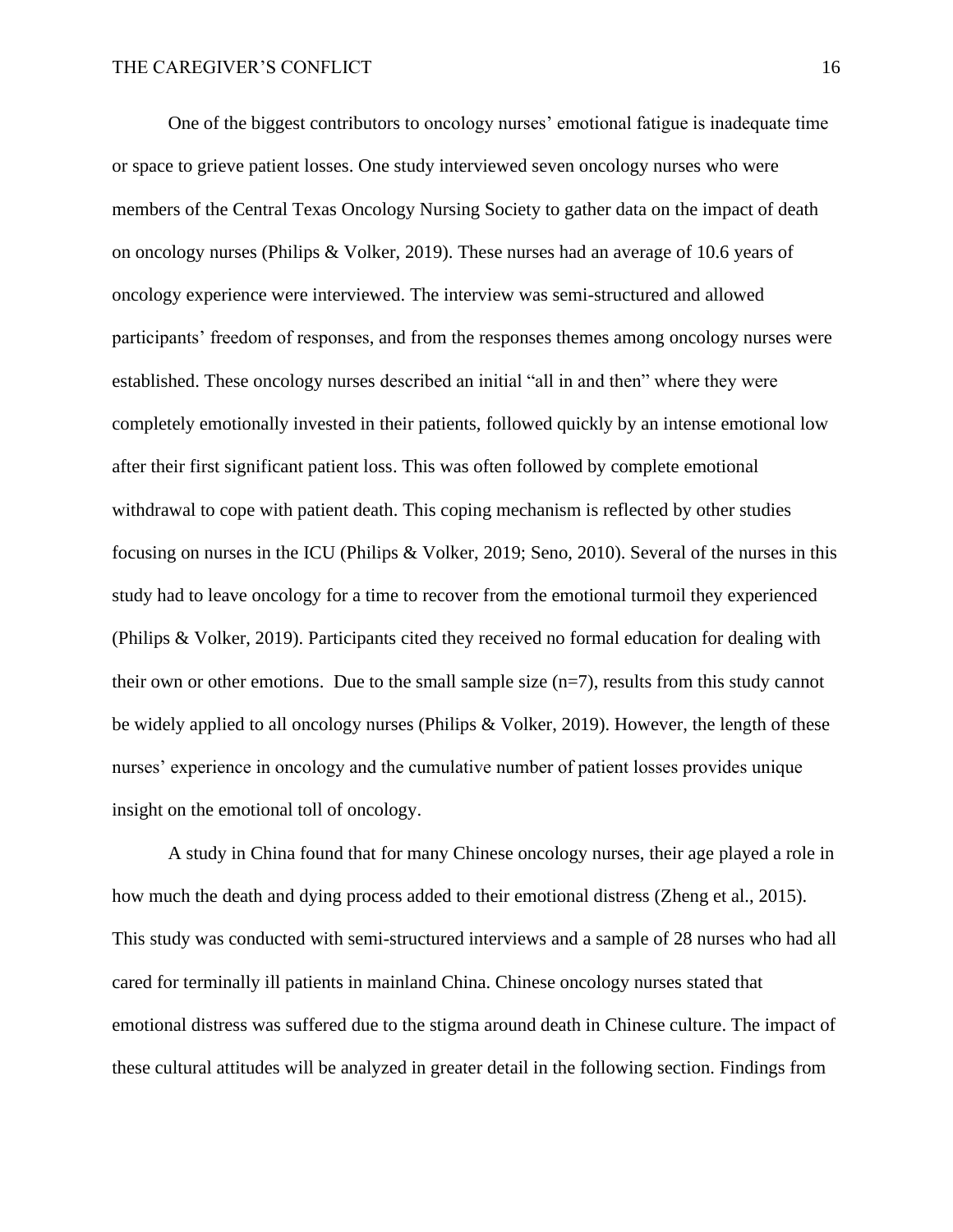this study indicated that a nurse's age played a part in how much death impacted nurses' mental health. Younger nurses were incredibly affected by what they described as "moral distress" due to the conflict of providing quality care and the expectations of their culture. In contrast, older nurses did not experience the same levels of emotional or moral distress and were shown to have an easier time coping with the death and dying process. This contrasts with studies conducted on ICU nurses, where a nurse's age did not appear to influence the impact of deaths in their units (Rivera-Romero et al., 2019) Despite emotional distress caused by the death and dying process, many of the nurses cited personal and professional growth due to providing end of life care, even if their culture does not allow them to call it that (Zheng et al., 2015).

The sample size (n=28) of this study is not large enough for results to be considered widely applicable to all Chinese nurses. However, researchers located participants through a series of requirements to eliminate lurking variables, which is likely the source of the small sample size. All participants had to have experience working with dying oncology patients for at least six months, be eighteen years or older, be a willing participant, and speak Chinese (Zheng et al., 2015). All twenty-eight participants met these requirements and provided answers via a semi-structured interview, which was pretested on two nurses to ensure the questions were valid. Despite the short sample size, the findings provide unique insight onto the impact of a nurse's age in oncology units and the ways it may add further stressors to the work environment (Zheng et al., 2015). Oncology nurses seem to experience greater levels of emotional turmoil beyond the death and dying process of their patients, as additional stressors seem to worsen the impact of a patient's death (Philips & Volker, 2019; Zheng et al., 2015).

## **Cultural and Religious Impact on Coping with Death**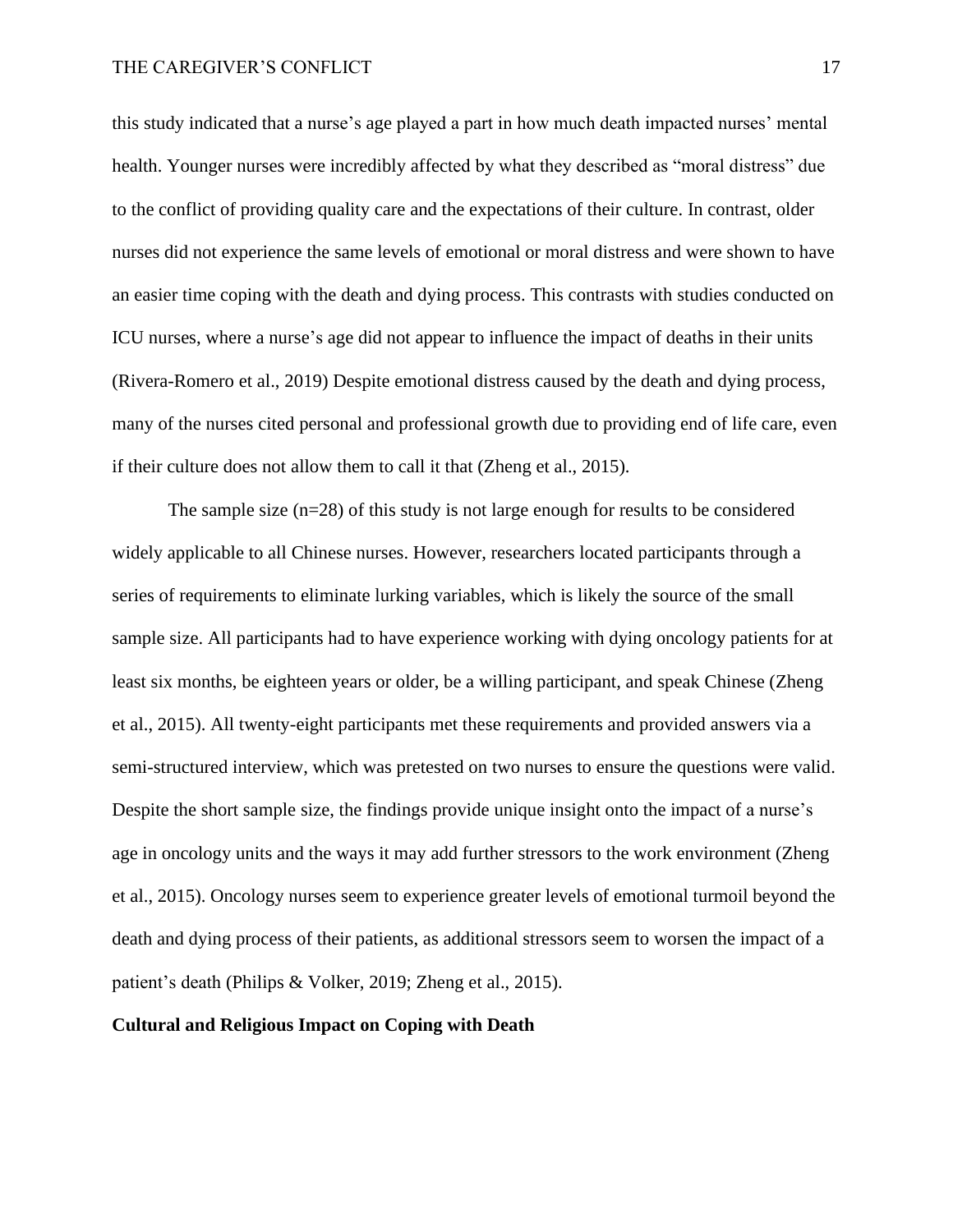Reviews of the literature surrounding death and dying revealed that culture and religion may play a greater role on the impact of death than nursing specialty. While age of patients and strength of relationships play a major role in death impact on nurses' mental wellbeing, the cultural and religious impacts are important to analyze (McKinley & Blackford, 2001; Mercer & Feeney, 2009; Rivera-Romero et al., 2019; Woods, 2005; Zheng et al., 2015).

## *Cultural Impact*

Chinese oncology nurses experience a unique culture surrounding death and dying (Zheng et al., 2015). Death and dying in Chinese culture are considered extremely taboo, and death is never discussed with cancer patients even when it is a very likely outcome of their treatment. Nurses rarely even used the term "end-of-life care", but the care provided matches the principles utilized in western end-of-life care. This provided an additional stressor to the dying process as oncology nurses tried to navigate the taboo death culture with a dying patient and said patient's families. Younger nurses were particularly affected by this moral dilemma, and many Chinese oncology nurses stated these attitudes made it difficult for them to perform quality end of life care, as they could rarely discuss death in blatant terms due to cultural expectations (Zheng et al., 2015).

Another study was conducted to examine the impact of cultural differences on hospice nurses as they worked with death and dying (Mercer & Feeney, 2009). Interviews with four British hospice nurses were compared with identical interviews from four Filipino nurses (Mercer & Feeney, 2009). Like the Chinese oncology nurses, the culture of the British and Filipino hospice nurses greatly impacted their perception of death (Mercer & Feeney, 2009; Zheng et al., 2015). Findings indicated that Filipino nurses seemed to resist the ideals of hospice philosophy (Mercer & Feeney, 2009). These ideals of hospice revolve around allowing patients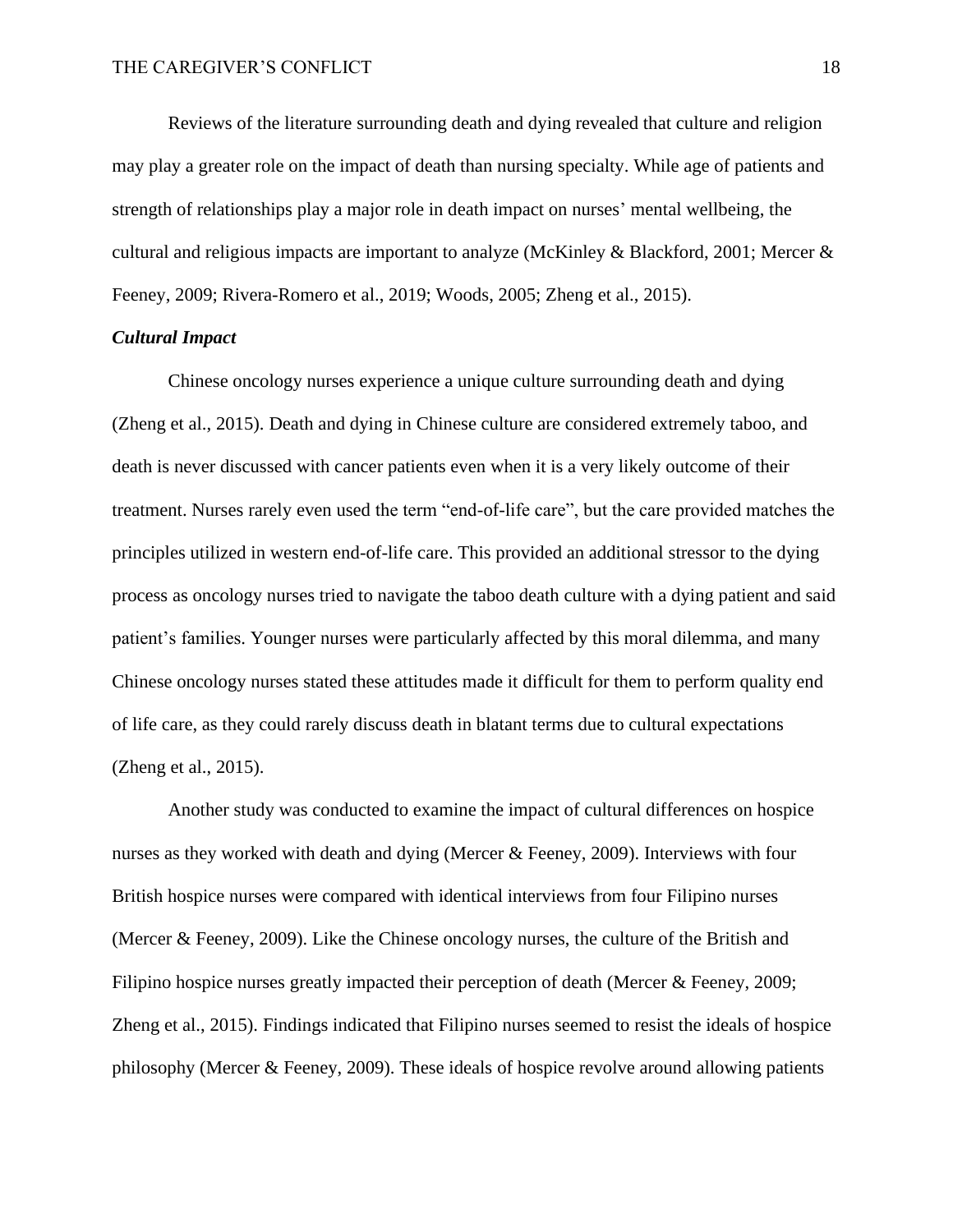to "letting patients die with dignity". Interviewed Filipino nurses had a difficult time "letting" a hospice patient die and felt they were not allowed to try to save their life. As with the Chinese oncology nurses, these added cultural stressors worsened the death impact (Mercer & Feeney, 2009; Zheng et al., 2015). Whether this was due to the taboo around death in their culture, like with the Chinese oncology nurses, was not addressed in this study. The British focus group was more inclined to embrace hospice ideals of a good and dignified death and found a sense of peace from fulfilling their role as a hospice nurse (Mercer & Feeney, 2009). Helping patients have a good death and helping families understand that their loved one had a good death provided a sense of purpose for the British nurses. The cultures surrounding these two groups appeared to influence how well they were able to cope with patient death and how much these deaths impacted their wellbeing, which resembles findings from the study involving Chinese oncology nurses (Mercer & Feeney, 2009; Zheng et al., 2015).

The small sample size of this study  $(n=8)$  is a limitation of the research (Mercer  $\&$ Feeney, 2009). This was mitigated by inclusion criteria implemented by researchers. This criterion included being employed by the hospice organization of interest for at least two years to ensure hospice experience and be fluent in English due to the nature of data collection. The requirement of fluency is another limitation of the study. While necessary due to the data collection method, this limits the Filipino nurses who could be interviewed, as many Filipino hospice nurses may not be fluent in English and could therefore not be included in the study. Not only this, but only one male nurse was included in this study. All the British nurses were female, and all but one of the Filipino nurses were also female. This illustrates skewed gender demographic in the sample taken. There was also a difference in range of experience working in hospice. All participants were required to work a minimum of two years, and the British nurses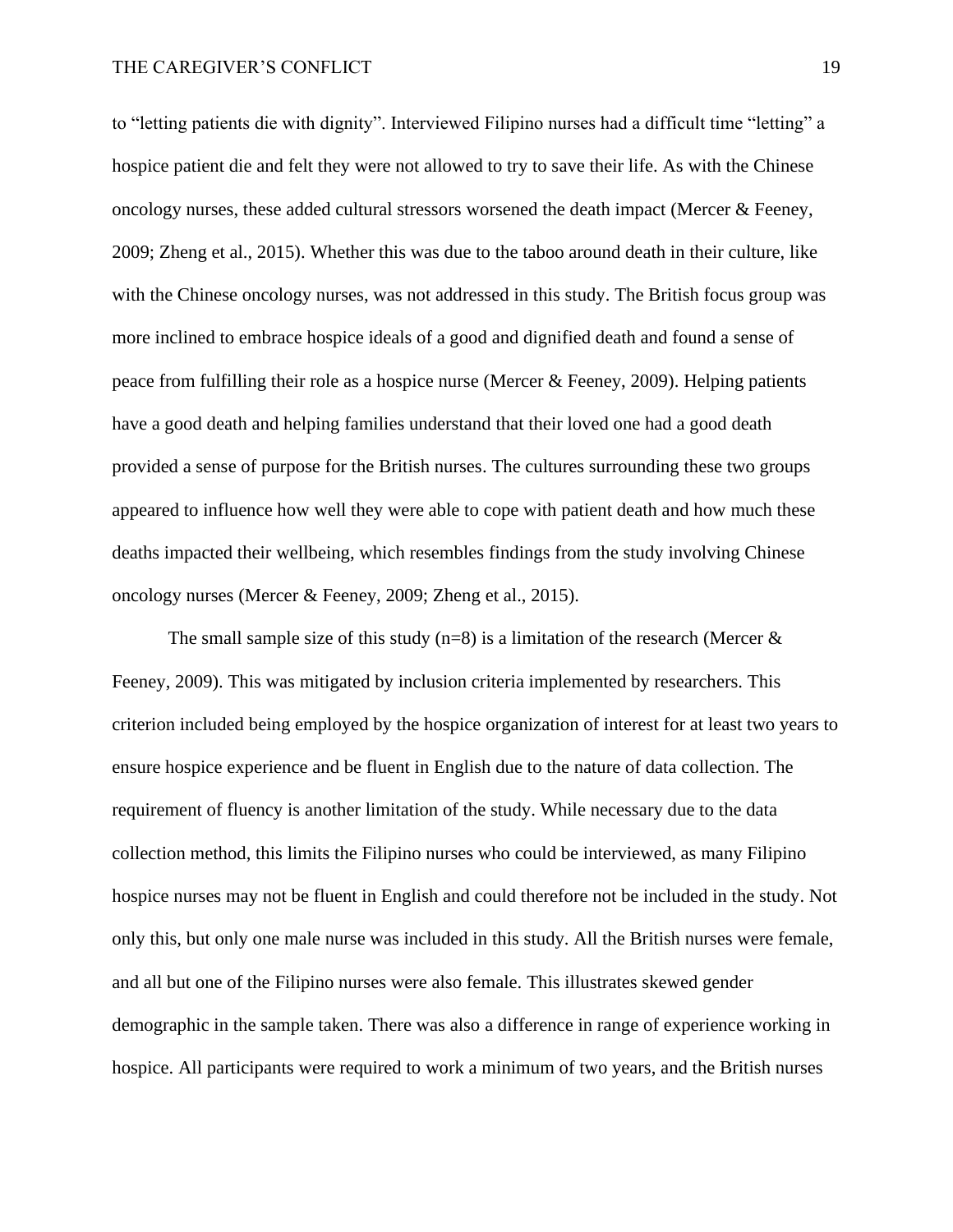had a range of three to 13 years of experience while all four Filipino nurses had only worked three years. Researchers stated that these discrepancies were reflective of the different demographic patterns of hospice workers based on culture, and therefore would not interfere with their findings (Mercer & Feeney, 2009).

A nurse's personal culture is not the only stressor that may be added when performing end-of-life care (McKinley & Blackford, 2001). Conflicts between a nurse's culture and the patient's culture can complicate patient care and add increased stress to the dying process. The most notable of these discrepancies was a language barrier (McKinley & Blackford, 2001). If a family could not understand the signs posted throughout the hospital or instructions from healthcare personnel, confusion and misunderstanding between hospital staff and a patient's families arose frequently. This further complicated the death and dying process, as sensitive information would often be misunderstood by families or nurses (McKinley & Blackford, 2001). Nurses faced with these cultural disparities felt an added burden of providing adequate care, as they were concerned that the culture of the hospital did not allow them to properly help families through the death and dying process. This added stress worsened the death impact on PICU nurses' mental health and overall wellbeing (McKinley & Blackford, 2001).

## *Religious Impact*

Nurses across specialties have noted the importance of religion in both their lives and in the lives of their patients (McKinley & Blackford, 2001; Woods, 2005; Zheng et al., 2015). Chinese oncology nurses paid special attention to patients' religious background and noted that despite the taboo around death, spirituality had a positive influence for their patients (Zheng et al., 2015). None of the nurses interviewed in this study reported utilizing spiritual support of their own for coping with death and dying in oncology (Zheng et al., 2015).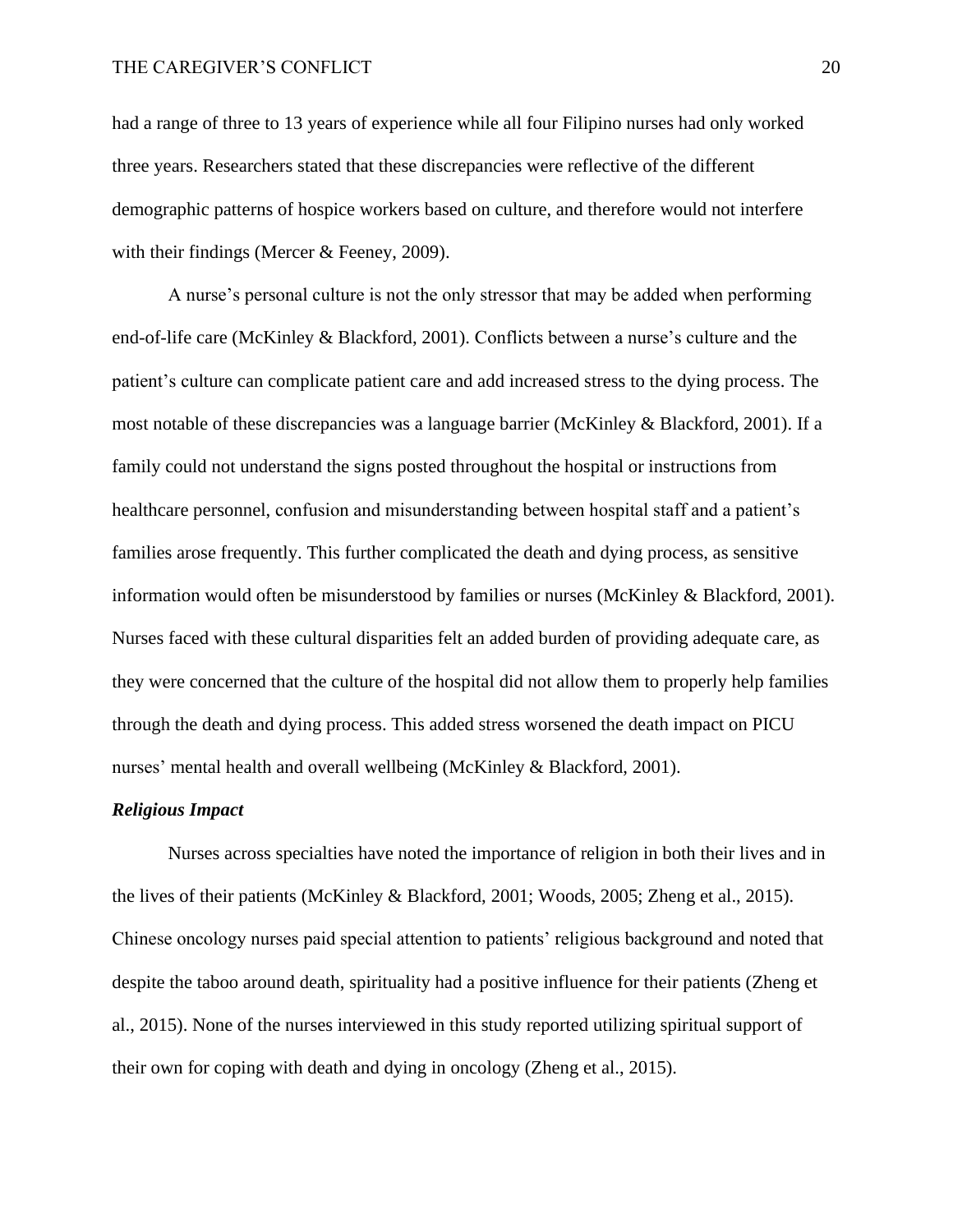This contrasts with other studies of nurses in the western hemisphere. Woods' dissertation cited a qualitative study of interviews with NICU nurses in the United States who stated that speaking to pastors or chaplains were important aspects of stress management, as well as praying (Woods, 2005). ICU nurses based in the United States in another semi-structured interview cited religion as a major coping mechanism when dealing with the death of a patient (Woods, 2005). Nurses in this study noted that religious beliefs and support decreased their distress in response to death and dying and helped them accept the death of patients with less grief (Woods, 2005).

## **Nurses' Education Impact on the Death and Dying Process**

As noted in previous sections, rates of compassion fatigue, burnout, secondary traumatic stress, and PTSD are increasing in nurses across specialties, except for palliative care nurses (Ben-Ezra et al., 2014; Samson & Shvartzman, 2018). While much of this decrease in nurses' mental health can be attributed to high levels of death exposure, a large portion can be attributed to lack of end-of-life care curriculum in nursing schools (Croxon, 2017; Rivera-Romero et al., 2019; Seno, 2010; Wallerstedt & Andershed, 2007). Past studies indicated that there were no major gaps in nursing education in regard to the death and dying process, however, more modern research shows a need for more formal training for end-of-life care (Thompson, 1986; Wallerstedt & Andershed, 2007).

When Edward Thompson (1986) conducted his study of palliative and curative care nurses' attitudes towards death and dying, his findings showed that despite high exposure to death and dying, nurses tended to have a positive outlook on their careers and life. Thompson gave fifty-two nurses surveys to be completed on their own time. The nurses all worked full time day shifts and returned responses under promises of anonymity. Findings showed that nurses'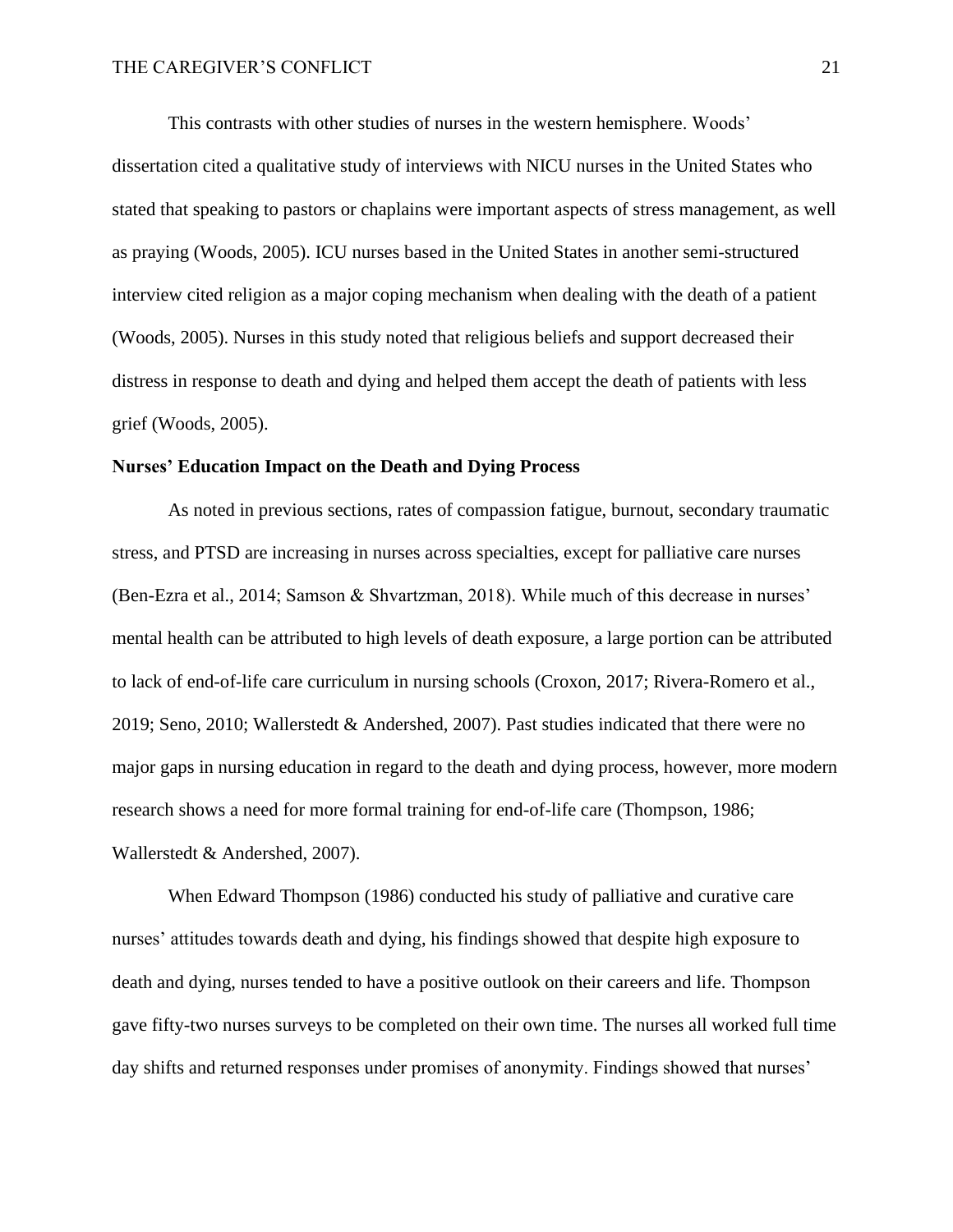anxiety surrounding death was associated with the unit they worked in, whether it be pediatric, surgical, or palliative units. Palliative care nurses were shown to have lower levels of death anxiety, while pediatric nurses had some of the highest levels. Findings also showed that nursing education at the time was efficiently preparing nurses for dealing with end of life, and none of the nurses cited being underprepared by their education as a source of stress. The sample size (n=52) was large enough to be considered statistically significant, but the responses only included one male nurse, and all the nurses sampled came from the same hospital (Thompson, 1986). Researchers noted that experience did not play a significant role in death impact, a finding that is noted in more recent research regarding ICU nurses as well (Rivera-Romero et al., 2019; Thompson, 1986). At the time, researchers also did not note any discrepancies in nursing education (Thompson, 1986). However, more recent studies have called some of these findings into question and discrepancies in nursing education have been noted in more recent years. (Ben-Ezra et al., 2014; Samson & Shvartzman, 2018). This emphasizes a need for end-of-life training in modern nursing education that is no longer being filled.

Nurses working with end-of-life care have a great need for support, education, and preparation to provide quality end of life care. A more recent study was conducted to see if death and dying was the greatest contributor to work-related stress (Wallerstedt & Andershed, 2007). Researchers in this study collected information through qualitative interviews with nine nurses. Findings showed that poor management and leadership left nurses feeling unsupported and their needs unmet, adding greatly to work-related stress. In interviews with researchers, nurses stressed how important support, education, and preparation was for dealing with patients and families during the death and dying process. Notable gaps in both workplace support from management and the nurse's education were noted in the qualitative interviews. The small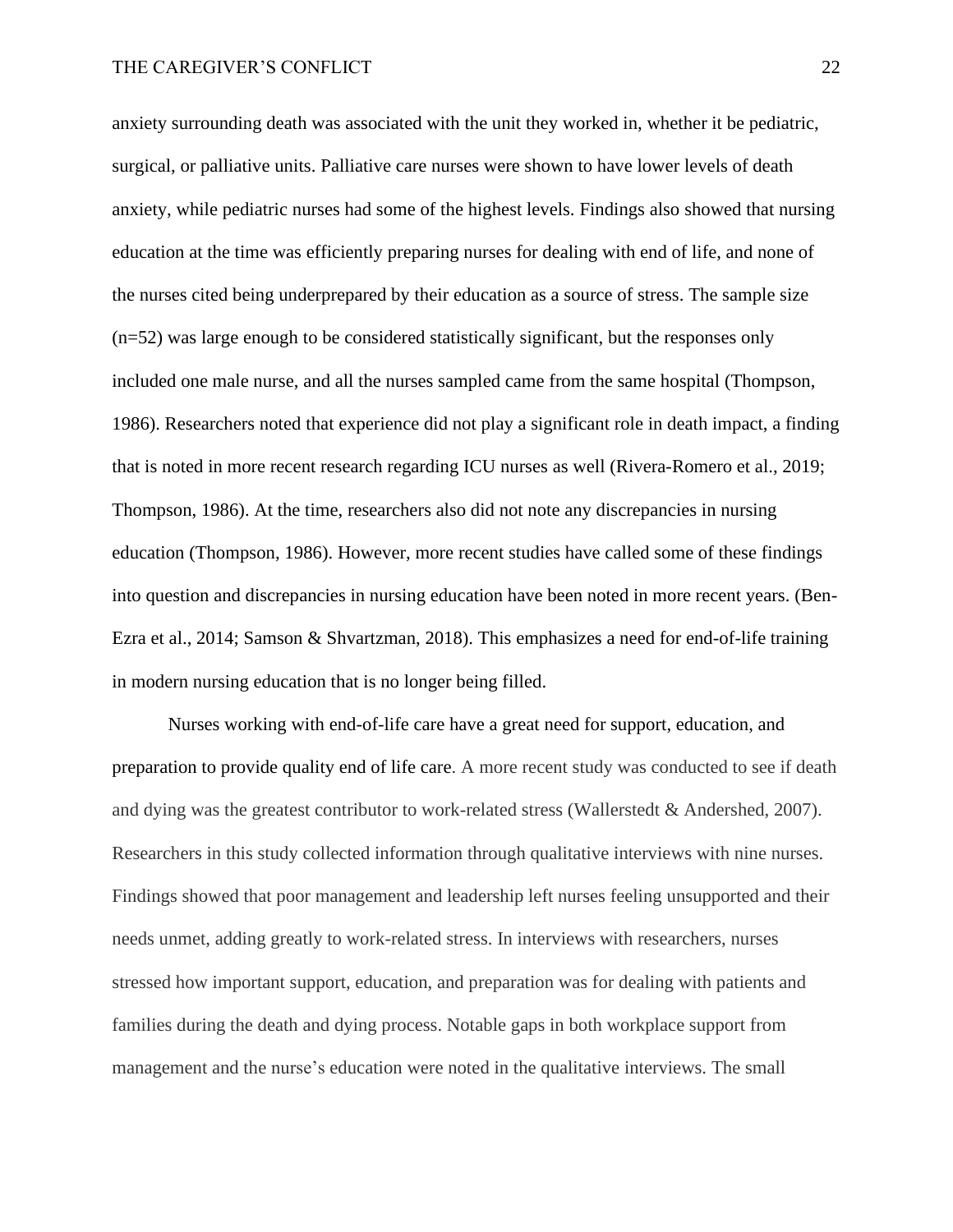## THE CAREGIVER'S CONFLICT 23

sample size  $(n=9)$  is a limitation acknowledged in the study, as well as clinical knowledge the interviewers already had that may have influenced follow up questions asked to the nurses during this interview (Wallerstedt & Andershed, 2007).

Findings from this study contrast with research from Thompson (1986), indicating that nurses may have a greater need for end-of-life education now than they did in the past. This need is noted across many other articles mentioned earlier. Complaints of lack of education were echoed in other studies regarding dealing with end of life (Rivera-Romero et al., 2019; Wallerstedt & Andershed, 2007). ICU nurses complained of lack of confidence and training regarding end-of-life care (Rivera-Romero et al., 2019).

Newly graduated nurses in particular cited lack of education and preparation when faced with death and dying as a major stressor (Croxon et al., 2017). These specific newly graduated nurses worked in palliative care, a specialty that centers on the death and dying process. Despite this specialty emphasis on death and dying, nurses in palliative and hospice still reported having to learn on the job and not having much, if any, formal training for helping families and patients through the death and dying process (Croxon et al., 2017).

Oncology nurses cited lack of education on coping with death and dying as a source of stress (Philips & Volker, 2019). These nurses specifically cited unpreparedness for dealing with their own or others' emotions from their formal education. As emotional support tends to be a major component of effective caregiving from nurses, a lack of emotional regulation education could be a worrying failure of current nursing education in the training of new nurses (Philips & Volker, 2019).

As these complaints of lack of education and training are repeated from nurses regardless of specialty, age, experience, or culture, it is apparent that nurses are no longer adequately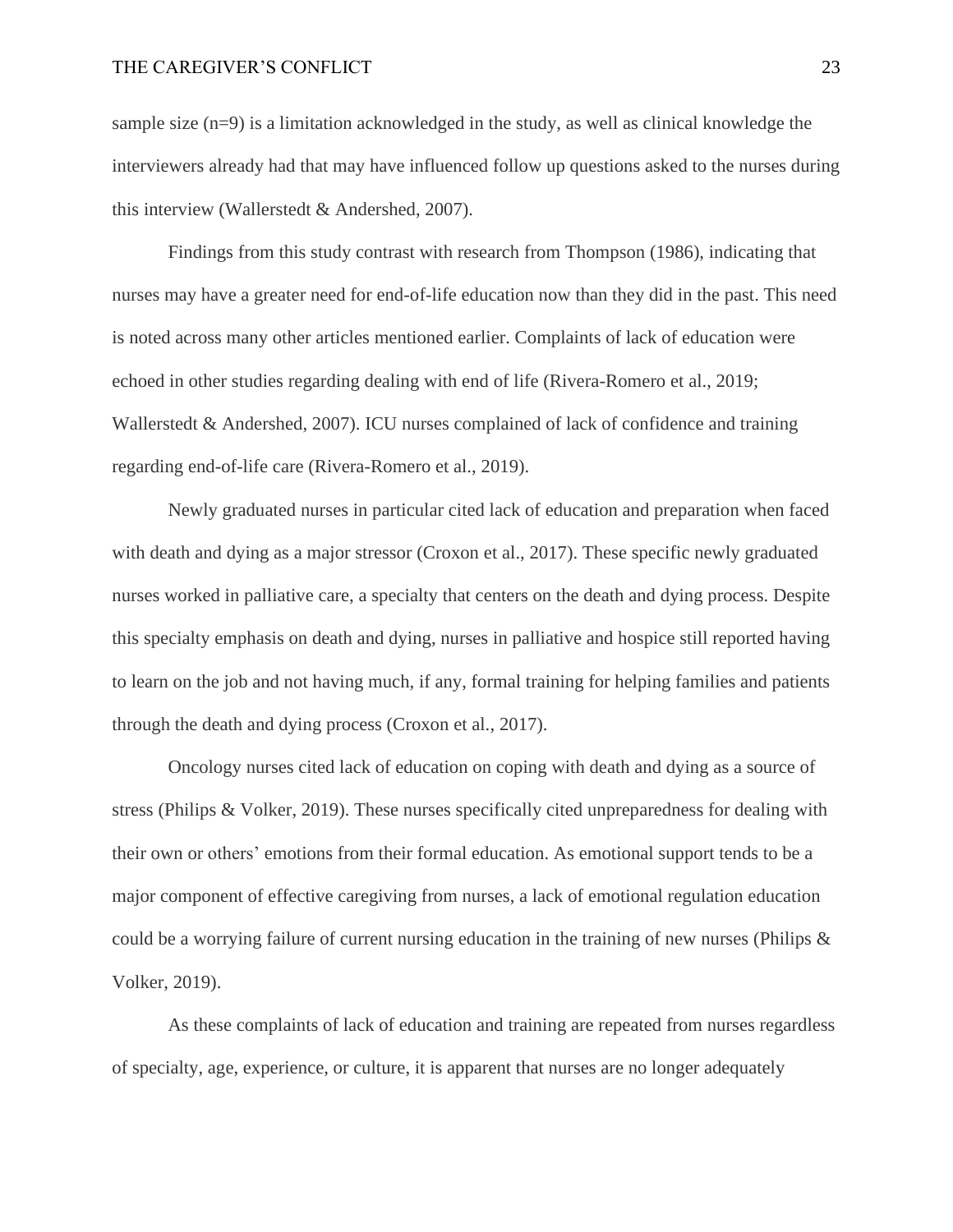prepared for end-of-life care even if past research may have indicated otherwise (Ben-Ezra et al., 2014; Croxon, 2017; Rivera-Romero et al., 2019; Samson & Shvartzman, 2018; Seno, 2010; Thompson, 1986; Wallerstedt & Andershed, 2007).

## **Discussion**

The research shows that while all death appears to have an impact on nurses' mental health, there are factors and circumstances that worsen death impact. The age of a patient and specialty of nurse appear to play a role in the emotional turmoil a nurse experiences because of patient death. Younger patient death is shown to have a greater impact across studies. Nurses who traditionally deal with young patients, such as pediatrics, perinatal, and oncology, were shown to experience more emotional backlash from deaths than palliative or hospice care counterparts. While the specialty and age of patients played an important role, religion and culture also affected death impact. Nurses whose cultures traditionally had taboo attitudes toward death and dying were shown to experience greater emotional hardship from death. This effect was also noted when there were cultural discrepancies between patients and nurses. While culture and religion could have a negative influence on the impact of death, they could also be help nurses cope with the death and dying process. Religious beliefs from nurses helped to lessen the emotional consequences of a patient's death. Throughout the studies, the biggest stressor nurses across specialties and cultures complained of was lack of education and preparation for dealing with the death and dying process.

Many of these articles had similar limitations regarding their research methods. Most of the research was conducted using qualitative interviews with small sample sizes. Most nurses selected were from the same hospitals, care facilities, or nursing programs. While the in-depth, semi structured interviews allowed nurses to elaborate on their personal experiences with death and dying, the sample sizes were rarely large enough to make findings widely applicable. There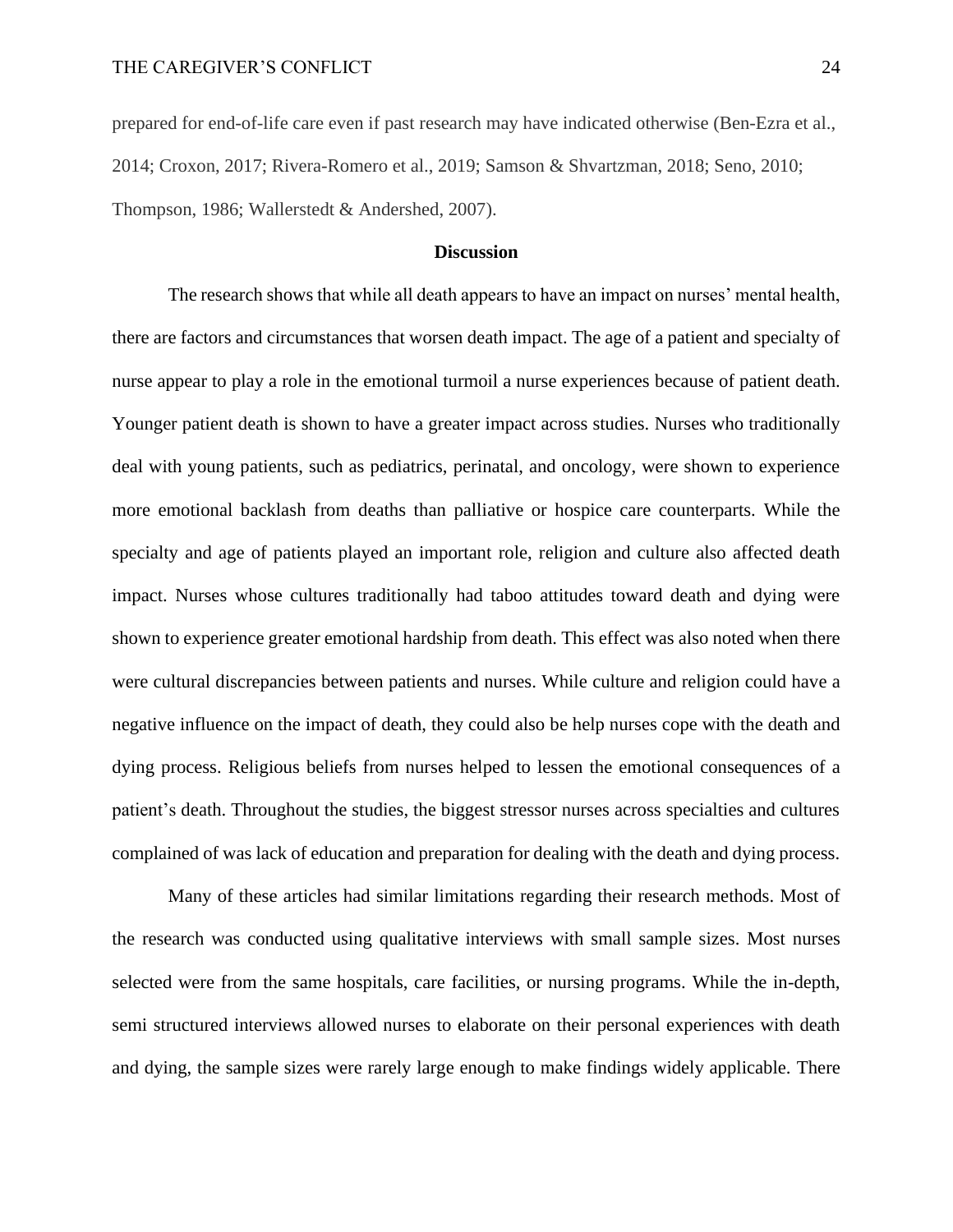was also a lack of male nurses interviewed; however, this is likely due to nursing being a female dominated career, and it may have been more difficult for researchers to find and locate willing male nurse volunteers. Research across studies attempted to mitigate these limitations with thorough question and response analysis to eliminate confounding variables of research. Most research regarding death impact on nurses is not current, however, more recent studies are focusing on the impact COVID-19 has had on nurses, rather than the impact of death itself.

Future research should incorporate larger sample sizes of nurses from a variety of educational backgrounds to shed further light on the mental and emotional toll death and dying takes on nurses. Nurses from a variety of educational backgrounds should be incorporated into studies, as current research indicates preparedness from nursing education may play a large role in death impact. The impact of nursing education quality and how that relates to death impact is an area that needs to be further studied. Nurses across studies complained of lack of education and preparedness for the death and dying process and end of life care, even in palliative and hospice units that specialize in caring for dying patients. Gaps in nursing education need to be filled regarding this issue to ensure high quality care for patients and prospering emotional health and wellbeing for the nurses that care for them. Without changes to nursing education, nurses will continue to feel overwhelmed and underprepared in the face of death, something that comes so often given the nature of their career. Along with this, the negative impact death has on nurses highlights a need for greater support from healthcare facilities. Death and dying impacts everyone who witnesses the process. Regardless of their training or the expectations of their career, nurses are no exception to this and need greater amounts of education and support in order to provide high quality care to patients and their families while also preserving their own mental health and wellbeing.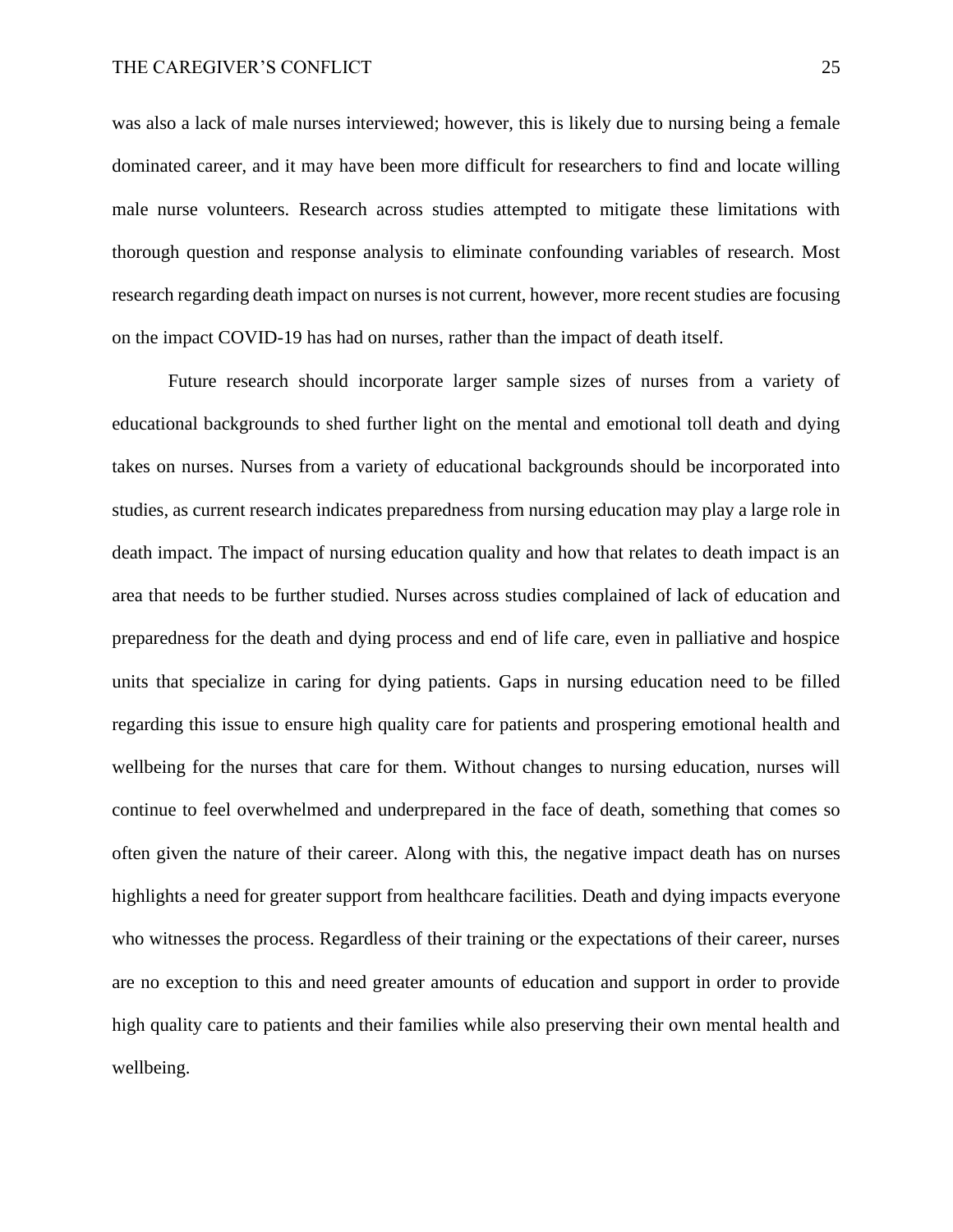## **References**

- Ben-Ezra, M., Palgi, Y., Walker, R., Many, A., & Hamam-Raz, Y. (2014). The impact of perinatal death on obstetrics nurses: a longitudinal and cross-sectional examination. *Journal of Perinatal Medicine, 42*(1).<https://doi.org/10.1515/jpm-2013-0071>
- Croxon, L., Deravin, L., & Anderson, J. (2017). Dealing with end of life-new graduated nurse experiences. *Journal of Clinical Nursing, 27*(1-2), 337-344. <https://doi.org/10.1111/jocn.13907>

Escrig-Pinol, A., Hempinstall, M., & McGilton, K. S. (2019). Unpacking the multiple dimensions and levels of responsibility of the charge nurse role in long-term care facilities. *International Journal of Older People Nursing, 14*(4). <https://doi.org/10.1111/opn.12259>

- Ensminger, S. A., Morales, I. J., Peters, S. G., Keegan, M. T., Finkielman, J. D., Lymp, J. F., & Afessa, B. (2004). The hospital mortality of patients admitted to the ICU on weekends. *Chest, 126* (4). 1292-1298.<https://doi.org/10.1378/chest.126.4.1292>
- Hagerty, B. M., & Patusky, K. L. (2003). Reconceptualizing the nurse-patient relationship. *Journal of Nursing Scholarship, 35*(2), 145-50. <http://dx.doi.org/10.1111/j.1547-5069.2003.00145.x>
- Harrold, J., Rickerson, E., Carroll, J. T., McGrath, J. Morales, K., Kapo, J., & Cassarett, D. (2005). Is the palliative performance scale a useful predictor of mortality in heterogeneous hospice population? *Journal of Palliative Medicine, 8*(3), 503-509. <https://doi.org/10.1089/jpm.2005.8.503>
- Hui, D., De La Cruz, M., Mori, M., Parsons, H. A., Kwon, J. H., Torres-Vigil, I., Kim, S. H., Dev, R., Hutchins, R., Liem, C., Kang, D.-H., & Bruera, E. (2012). Concepts and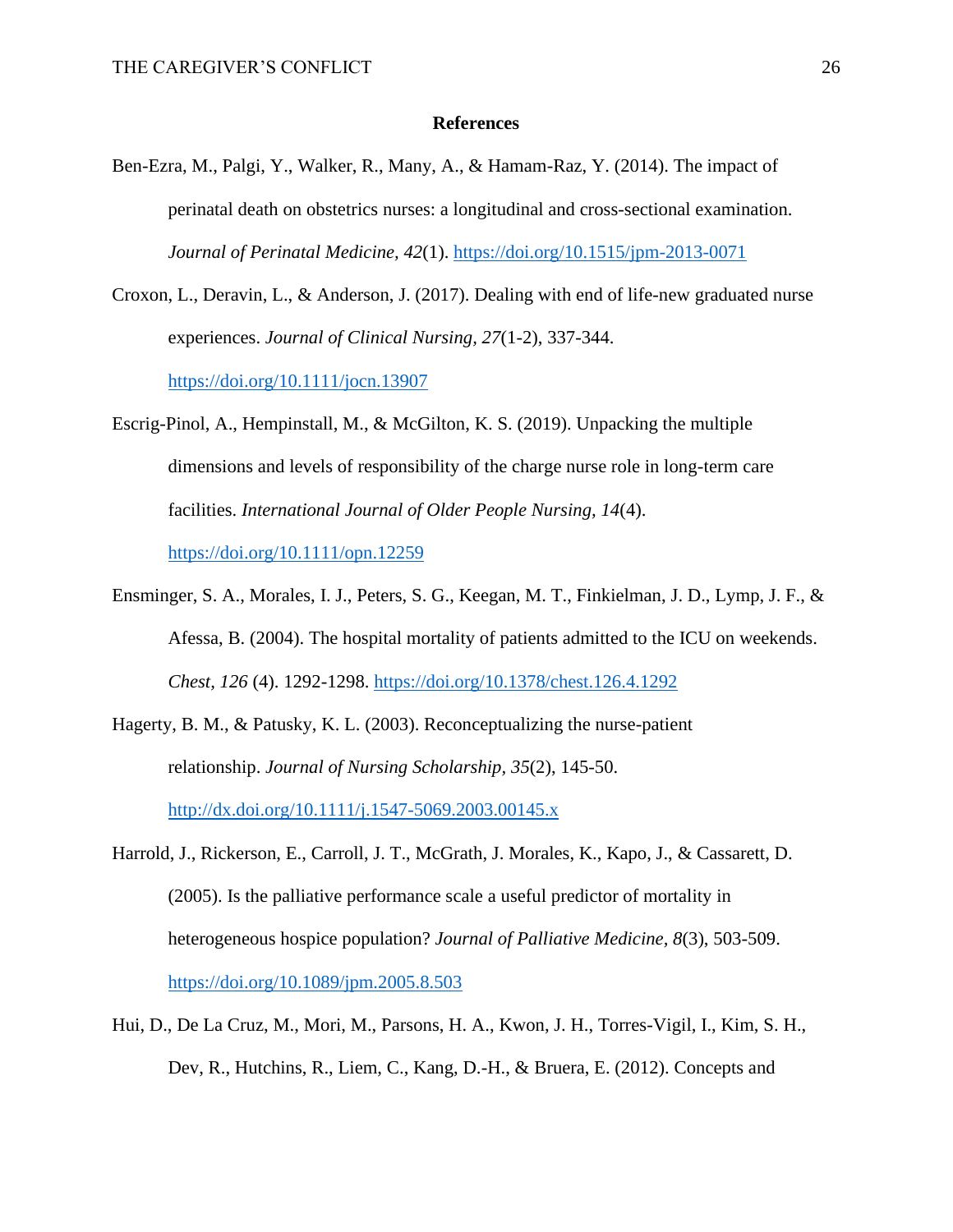definitions for "supportive care," "Best supportive care," "Palliative care," and "hospice care" in the published literature, dictionaries, and textbooks. *Supportive Care in Cancer, 21*(3), 659-685.<https://doi.org/10.1007/s00520-012-1564-y>

- Johansson, K., & Lindahl, B. (2011). Moving between rooms moving between life and death: Nurses' experiences of caring for terminally ill patients in hospitals. *Journal of Clinical Nursing, 21*(13-14), 2034-2043.<https://doi.org/10.1111/j.1365-2702.2011.03952.x>
- McKinley, D, & Blackford, J. (2001). Nurses' experiences of caring for culturally and linguistically diverse families when their child dies. *International Journal of Nursing Practice, 7*(4), 251-256.<https://doi.org/10.1046/j.1440-172x.2001.00288.x>
- Mercer, J., & Feeney, J. (2009). Representing death in psychology: Hospice nurses' lived experiences. *Mortality, 14*(3), 245-264. https://doi.org/10.1080/13576270903017149
- Philips, C.S., & Volker, D.L. (2019). Riding the roller coaster: a qualitative study of oncology nurses' emotional experience in caring for patients and their families. *Cancer Nursing, 43*(5). [https://doi.org/1](https://doi.org/)0.1097//ncc.0000000000000734
- Rivera-Romero, N., Ospina Garzón, H. P., & Henao-Castaño, A. M. (2019). The experience of the nurse caring for families of patients at the end of life in the intensive care unit. *Scandinavian Journal of Caring Sciences, 33*(3). 706-711.

<https://doi.org/10.1111/scs.12666>

Samson, T., & Shvartzman, P. (2018). Association between level of exposure to death and dying and professional quality of life among palliative care works. *Palliative and Supportive Care, 16*(4), 442-451.<https://doi.org/10.1017/s1478951517000487>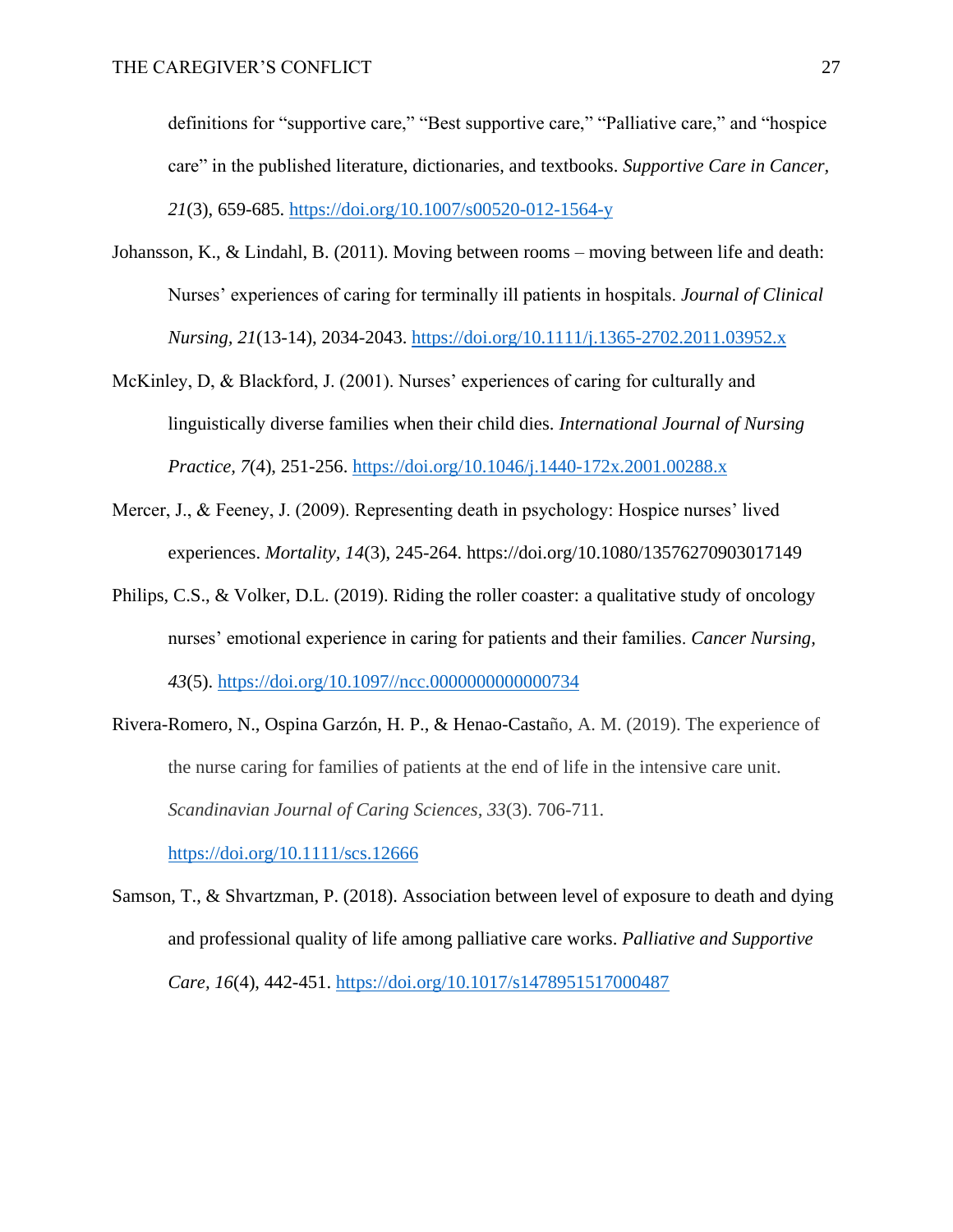Seno, V.L. (2010). Being with dying: Authenticity in end-of-life encounters. *American Journal of Hospice and Palliative Medicine, 27*(6), 377-386.

<https://doi.org/10.1177/1049909109359628>

- Thompson, E. H. (1986). Palliative and curative care nurses' attitudes toward dying and death in the hospital setting. *OMEGA – Journal of Death and Dying, 16*(3), 233-242. <https://doi.org/10.2190/4yhb-gc2p-d1gc-er0p>
- Wallerstedt, B., & Andershed, B. (2007). Caring for dying patients outside special palliative care settings: Experiences from a nursing perspective. *Scandinavian Journal of Caring Sciences, 21*(1), 32-40.<https://doi.org/10.111/j.1471-6712.2007.00430.x>
- Warelow, P., Edward, K.-L., & Vinek, J. (2008). Care. *Holistic Nursing Practice*, *22*(3), 146– 153.<https://doi.org/10.1097/01.hnp.0000318023.53151.33>
- Weigl, M., Müller, A., Zupanc, A., & Angerer, P. (2009). Participant observation of time allocation, direct patient contact and simultaneous activities in hospital physicians. *BMC Health Services Research, 9*(1).<https://doi.org/10.1186/1472-6963-9-110>
- Wenham, T., & Pittard, A. (2009). Intensive care unit environment. *Continuing Education in Anaesthesia Critical Care & Pain, 9*(6), 178-183.

<https://doi.org/10.1093/bjaceaccp/mkp036>

- Westbrook, J. I., Duffield, C., Li, L., & Creswick, N. J. (2011). How much time do nurses have for patients? A longitudinal study quantifying hospital nurses' patterns of task time distribution and interactions with health professionals. *BMC Health Services Research, 11*(1).<https://doi.org/10.1186/1472-6963-11-319>
- Woods, A. B. (2005). *Labor and delivery nurses' experience of fetal demise: Factors affecting extent of distress, impact of event, and coping strategies* (Order No. 3182837) [Doctoral